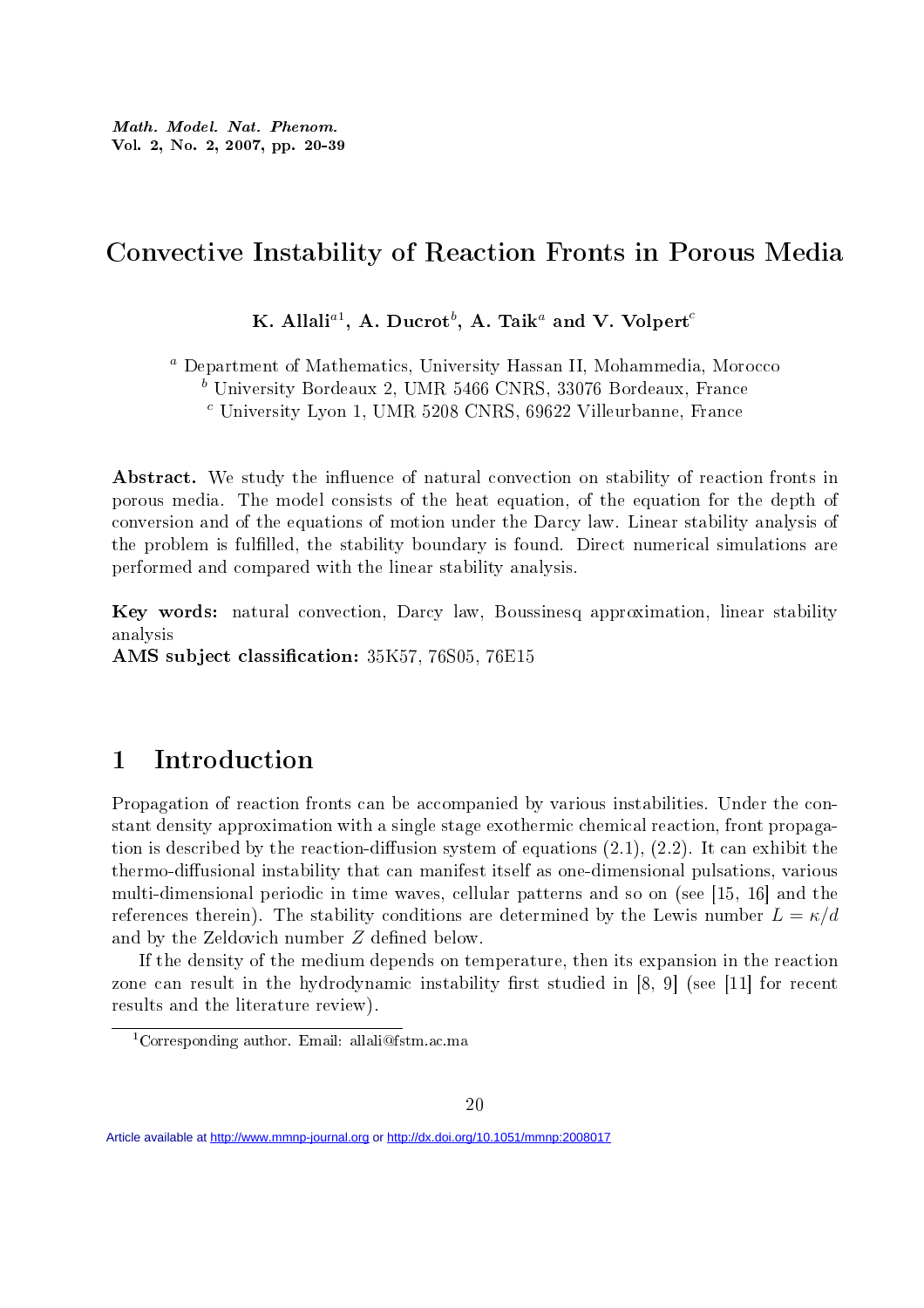Propagation of reaction fronts in fluids under the gravity field can result in the convective instability. If the front propagates upwards and the reaction is exothermic, then it heats cold original reactants from below. If the frontal Rayleigh number  $[7]$  is sufficiently large, then the convective instability appears. For downward propagating fronts, though the reaction zone heats cold reactants from above, the convective instability can also occur [6] unlike in a layer of a liquid heated from above. This problem has been studied studied by a formal asymptotic analysis in the limit of large Zeldovich numbers.

Propagation of reaction fronts in a porous medium can be influenced by the interaction of reacting gases or liquids with a porous matrix resulting in fingering  $[4, 5]$ , various phenomena specific for filtration combustion  $[1, 2, 14]$  or for transition from combustion to detonation [3].

In this work we continue the investigation of exothermic reaction fronts in a porous medium. We will study the convective instability and the influence of natural convection on the thermal instability. The contents of the paper are as follow. We introduce the model in Section 2 and reduce it to a singular perturbation problem in Sections 3 and 4. In Section 5 we consider the linearized problem and derive the dispersion relation. The stability conditions given by the linear stability analysis are discussed in Section 6. In Section 7 we present the numerical study of the complete model. Finally in the last section we compare and discuss the analytical and numerical results.

# 2 Governing Equations

To study propagation of exothermic reaction fronts in a porous medium we consider the reaction-diffusion system of equations coupled with the equations of motion corresponding to the Darcy law and the Boussinesq approximation. We consider the upward propagation of the reaction front, that is in the direction opposite to the gravity. The process is described by the following model:

$$
\frac{\partial T}{\partial t} + \mathbf{v} \cdot \nabla T = \kappa \Delta T + qK(T)\phi(\alpha),\tag{2.1}
$$

$$
\frac{\partial \alpha}{\partial t} + \mathbf{v} \cdot \nabla \alpha = d\Delta \alpha + K(T)\phi(\alpha),\tag{2.2}
$$

$$
\mathbf{v} + \frac{K_p}{\mu} \nabla p = \frac{g\beta K_p}{\mu} \rho (T - T_0) \gamma,
$$
\n(2.3)

$$
\nabla \cdot \mathbf{v} = 0. \tag{2.4}
$$

This system is considered in the whole space  $\mathbb{R}^2$ . It is supplemented by the following conditions

$$
T = T_i, \quad \alpha = 0 \text{ and } \mathbf{v} = 0 \text{ when } y \to +\infty
$$
  

$$
T = T_b, \quad \alpha = 1 \text{ and } \mathbf{v} = 0 \text{ when } y \to -\infty.
$$
 (2.5)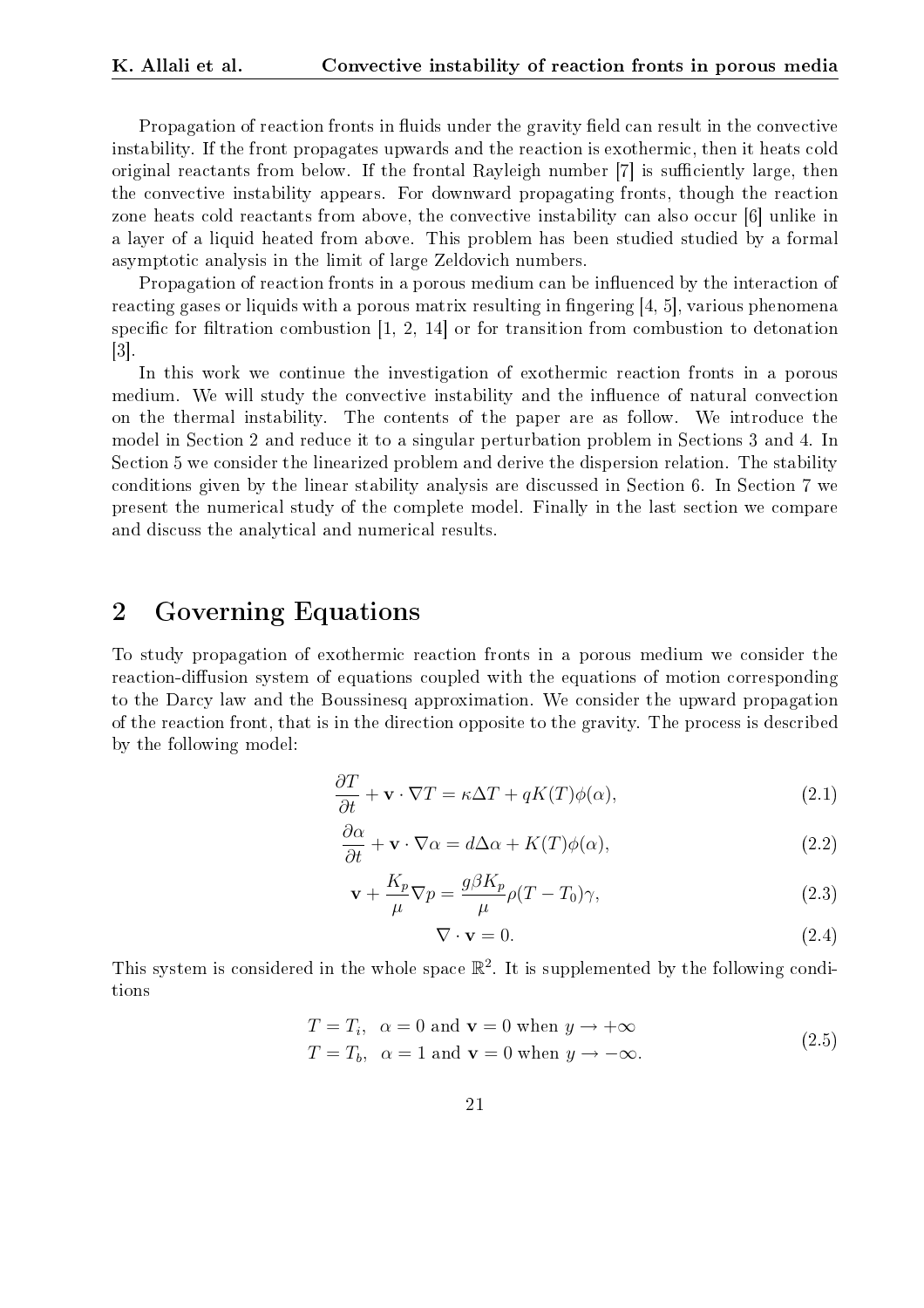Here  $\beta$  denotes the coefficient of thermal expansion,  $\mu$  the viscosity,  $K_p$  the permeability of the porous media and  $\gamma$  is the unit vector in the vertical direction (upward), T is the temperature,  $\alpha$  the depth of conversion,  $\mathbf{v} = (v_x, v_y)$  the velocity, p the pressure,  $\kappa$  the coefficient of thermal diffusivity, d the diffusion coefficient, q the adiabatic heat release, q the gravity acceleration,  $\rho$  is the density. Finally,  $\nabla$  and  $\Delta$  denote the standard differential operators

$$
\nabla = \left(\frac{\partial}{\partial x}, \frac{\partial}{\partial y}\right), \quad \Delta = \frac{\partial^2}{\partial x^2} + \frac{\partial^2}{\partial y^2}.
$$
\n(2.6)

In addition  $T_0$  is the mean value of the temperature,  $T_i$  is an initial temperature while  $T_b$ is the temperature of the reacted mixture given by  $T_b = T_i + q$ . The function  $K(T)\phi(\alpha)$ describes the reaction rate where the temperature dependence is given by the Arrhenius exponential: ´

$$
K(T) = k_0 \exp\left(-\frac{E}{R_0 T}\right),\tag{2.7}
$$

E is the activation energy,  $R_0$  the universal gas constant and  $k_0$  the pre-exponential factor. The asymptotic analysis of this problem will be carried out in the limit of large activation energies specific for combustion and polymerization fronts.

For the asymptotic analysis of the problem we will consider the zero order reaction,

$$
\phi(\alpha) = \begin{cases} 1 \text{ if } \alpha < 1, \\ 0 \text{ if } \alpha = 1 \end{cases}
$$
 (2.8)

while for the numerical simulations it is more convenient to use the first order reaction,  $\phi(\alpha) = 1 - \alpha$ . It is known that the qualitative behavior of reaction fronts for the zero and for the first order reactions is the same.

Problem (2.1)-(2.5) includes the heat equation, chemical reaction and the motion of an incompressible liquid in a porous medium. The heat release due to the exothermic chemical reaction results in a nonhomogeneous temperature distribution and can lead to the convective instability.

If the medium is at rest, that is  $\mathbf{v} = 0$ , then there exists a stationary propagating front with the velocity and temperature distribution that can be found asymptotically for large values of the Zeldovich number  $Z = qE/R_0T_b^2$ . In the case of the zero order reaction we have

$$
c^2 = \frac{2k_0\kappa}{q} \frac{R_0 T_b^2}{E} \exp\left(\frac{-E}{R_0 T_b}\right),\tag{2.9}
$$

$$
T(\bar{y},t) = \begin{cases} T_b & \text{if } \bar{y} < 0, \\ T_i + (T_b - T_i) \exp\left(\frac{-\bar{y}c}{\kappa}\right) & \text{if } \bar{y} > 0, \end{cases}
$$
(2.10)

$$
\alpha(\bar{y}, t) = \begin{cases} 1 & \text{if } \bar{y} < 0, \\ 0 & \text{if } \bar{y} > 0. \end{cases} \tag{2.11}
$$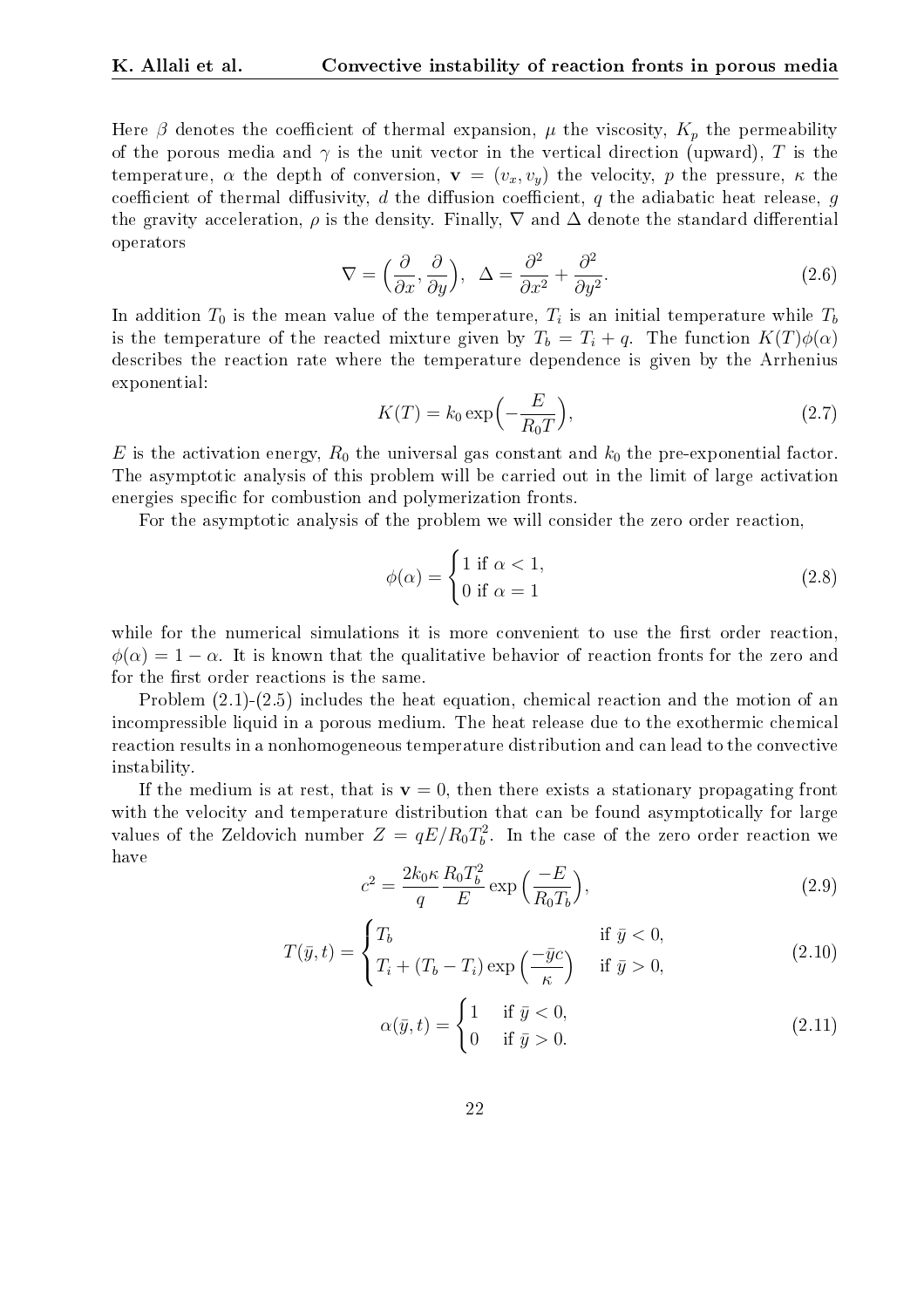We now introduce the dimensionless spatial variable  $x' = xc_1/\kappa$ ,  $y' = yc_1/\kappa$ , time  $t' =$ We now introduce the dimensionless spatial variable  $x = xc_1/\kappa$ ,  $y = yc_1/\kappa$ , time  $t = tc_1^2/\kappa d$ , velocity  $\mathbf{v}/c_1$  and pressure  $p\kappa\mu/K_p$  with  $c_1 = c/\sqrt{2}$ . Denoting  $\theta = (T - T_b)/q$ and keeping for convenience the same notation for the other variables, we re-write system  $(2.1)-(2.4)$  in the following form

$$
\frac{\partial \theta}{\partial t} + \mathbf{v} \cdot \nabla \theta = \Delta \theta + W_Z(\theta) \phi(\alpha), \qquad (2.12)
$$

$$
\frac{\partial \alpha}{\partial t} + \mathbf{v} \cdot \nabla \alpha = \Lambda \Delta \alpha + W_Z(\theta) \phi(\alpha), \qquad (2.13)
$$

$$
\mathbf{v} + \nabla p = R_p(\theta + \theta_0)\gamma,\tag{2.14}
$$

$$
\nabla \cdot \mathbf{v} = 0,\tag{2.15}
$$

with

$$
W_Z(\theta) = Z \exp\left(\frac{\theta}{Z^{-1} + \delta\theta}\right),\tag{2.16}
$$

and the function  $\phi$  defined in (2.8). Here  $\Lambda = d/\kappa$  is the inverse of Lewis number,  $R_p =$  $K_pc_1^2P^2R/\mu^2$ , where R is the Rayleigh number and P is the Prandtl number defined by  $R=g\beta q\kappa^2/\mu c_1^3$  and  $P=\mu/\kappa,$  respectively. In addition, the parameters  $\delta$  and  $\theta_0$  are defined by  $\delta = R_0 T_b / E$  and  $\theta_0 = (T_b - T_0) / q$ . Finally boundary conditions (2.5) re-write:

$$
y \to +\infty, \ \theta = -1, \ \alpha = 0 \text{ and } \mathbf{v} = 0,
$$
\n(2.17)

$$
y \to -\infty, \ \theta = 0, \ \alpha = 1 \text{ and } \mathbf{v} = 0. \tag{2.18}
$$

The linear stability analysis is carried out for the case  $\Lambda = 0$  which corresponds to a liquid mixture. For the direct numerical simulations we consider small positive values of  $\Lambda$ .

### 3 Approximation of infinitely narrow reaction zone

To study this problem analytically we reduce it to a singular perturbation problem where the reaction zone is replaced by a reaction surface and the reaction term is neglected outside the reaction zone (Zeldovich - Frank-Kamanetsky method). This is a conventional approach for combustion problems. We perform a formal asymptotic analysis with  $\epsilon = 1/Z$  taken as the small parameter and we obtain a closed interface problem.

Let  $y = \zeta(t, x)$  be the location of the reaction zone and define the new independent variable as

$$
y_1 = y - \zeta(t, x). \tag{3.19}
$$

We introduce new unknown functions  $\theta_1$ ,  $\alpha_1$ ,  $\mathbf{v}_1$ ,  $p_1$ :

$$
\begin{aligned} \theta(t, x, y) &= \theta_1(t, x, y_1), \ \alpha(t, x, y) = \alpha_1(t, x, y_1), \\ \mathbf{v}(t, x, y) &= \mathbf{v}_1(t, x, y_1), \ \ p(t, x, y) = p_1(t, x, y_1). \end{aligned} \tag{3.20}
$$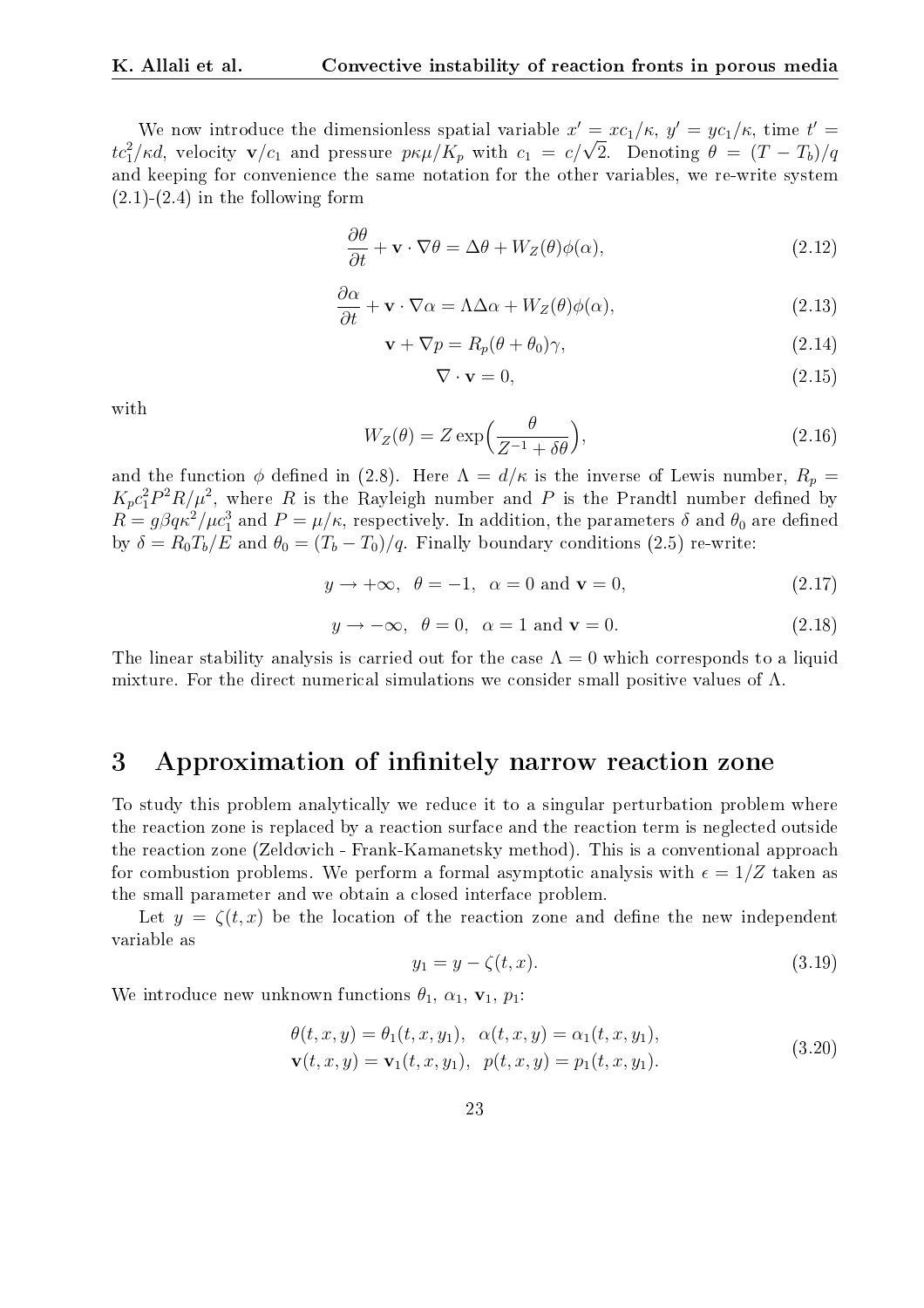We re-write the equations in the form (the index 1 for the dependent variables is omitted):

$$
\frac{\partial \theta}{\partial t} - \frac{\partial \theta}{\partial y_1} \frac{\partial \zeta}{\partial t} + \mathbf{v} \cdot \tilde{\nabla} \theta = \tilde{\Delta} \theta + W_Z(\theta) \phi(\alpha), \qquad (3.21)
$$

$$
\frac{\partial \alpha}{\partial t} - \frac{\partial \alpha}{\partial y_1} \frac{\partial \zeta}{\partial t} + \mathbf{v} \cdot \widetilde{\nabla} \alpha = W_Z(\theta) \phi(\alpha),\tag{3.22}
$$

$$
\mathbf{v} + \widetilde{\nabla}p = R_p(\theta + \theta_0)\gamma,\tag{3.23}
$$

$$
\frac{\partial v_x}{\partial x} - \frac{\partial v_x}{\partial y_1} \frac{\partial \zeta}{\partial x} + \frac{\partial v_y}{\partial y_1} = 0,
$$
\n(3.24)

where we have set

$$
\widetilde{\Delta} = \frac{\partial^2}{\partial x^2} + \frac{\partial^2}{\partial y_1^2} - 2\frac{\partial \zeta}{\partial x}\frac{\partial^2}{\partial x \partial y_1} + \left(\frac{\partial \zeta}{\partial x}\right)^2 \frac{\partial^2}{\partial y_1^2} - \frac{\partial^2 \zeta}{\partial x^2}\frac{\partial}{\partial y_1},
$$
\n(3.25)

$$
\widetilde{\nabla} = \left(\frac{\partial}{\partial x} - \frac{\partial \zeta}{\partial x} \frac{\partial}{\partial y_1}, \frac{\partial}{\partial y_1}\right). \tag{3.26}
$$

We use matched asymptotic expansions. We look for the outer solution of the problem in the form of the expansion

$$
\theta = \theta^{0} + \epsilon \theta^{1} + ..., \quad \alpha = \alpha^{0} + \epsilon \alpha^{1} + ..., \mathbf{v} = \mathbf{v}^{0} + \epsilon \mathbf{v}^{1} + ..., \quad p = p^{0} + \epsilon p^{1} + ....
$$
\n(3.27)

Here  $(\theta^0, \alpha^0, \mathbf{v}^0)$  is the dimensionless form of the basic solution given in  $(2.9)$ - $(2.11)$ .

In order to obtain the matching conditions across the reaction zone we consider the inner problem and we introduce the stretched coordinate  $\eta = y_1/\epsilon$ . We look for the inner solution in the form of the expansion

$$
\theta = \epsilon \tilde{\theta}^{1} + ..., \quad \alpha = \tilde{\alpha}^{0} + \epsilon \tilde{\alpha}^{1} + ..., \mathbf{v} = \tilde{\mathbf{v}}^{0} + \epsilon \tilde{\mathbf{v}}^{1} + ..., \quad p = \tilde{p}^{0} + \epsilon \tilde{p}^{1} + ..., \quad \zeta = \tilde{\zeta}^{0} + \epsilon \tilde{\zeta}^{1} + ....
$$
\n(3.28)

Substituting these expansions into  $(3.21)-(3.24)$ , we obtain: order  $\epsilon^{-1}$ 

$$
\left(1 + \left(\frac{\partial \tilde{\zeta}^0}{\partial x}\right)^2\right) \frac{\partial^2 \tilde{\theta}^1}{\partial \eta^2} + \exp\left(\frac{\tilde{\theta}^1}{1 + \delta \tilde{\theta}^1}\right) \phi(\tilde{\alpha}^0) = 0,\tag{3.29}
$$

$$
-\frac{\partial \tilde{\alpha}^0}{\partial \eta} \frac{\partial \tilde{\zeta}^0}{\partial t} - \frac{\partial \tilde{\alpha}^0}{\partial \eta} \left(\tilde{v}_x^0 \frac{\partial \tilde{\zeta}^0}{\partial x} - \tilde{v}_y^0\right) = \exp\left(\frac{\tilde{\theta}^1}{1 + \delta \tilde{\theta}^1}\right) \phi(\tilde{\alpha}^0),\tag{3.30}
$$

$$
\frac{\partial \tilde{p}^0}{\partial \eta} = 0,\t\t(3.31)
$$

$$
\tilde{v}_x^0 + \frac{\partial \tilde{p}^0}{\partial x} - \frac{\partial \tilde{\zeta}^0}{\partial x} \frac{\partial \tilde{p}^1}{\partial \eta} = 0,
$$
\n(3.32)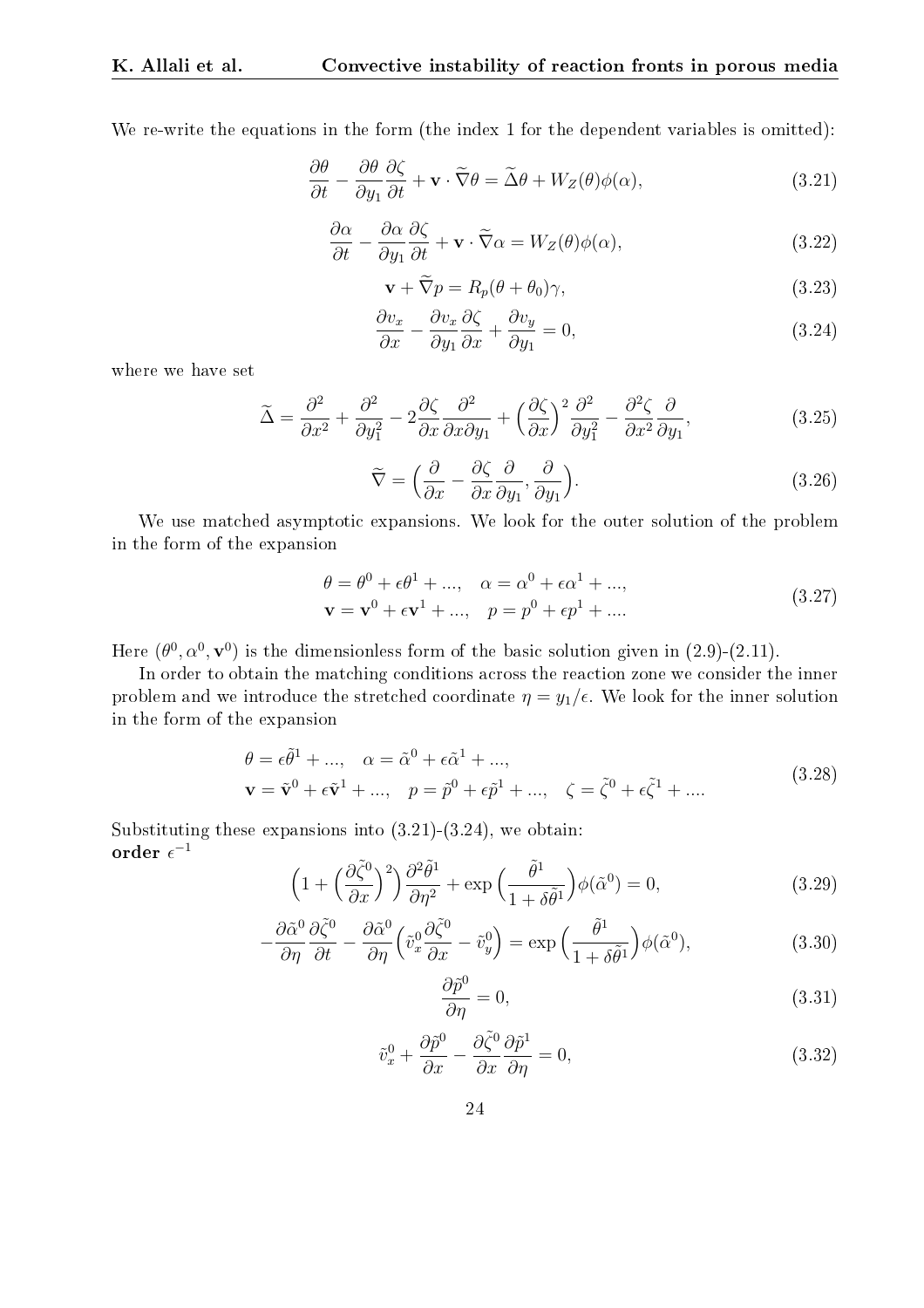$$
-\frac{\partial \tilde{v}_x^0}{\partial \eta} \frac{\partial \tilde{\zeta}^0}{\partial x} + \frac{\partial \tilde{v}_y^0}{\partial \eta} = 0.
$$
\n(3.33)

order  $\epsilon^0$ 

$$
\tilde{v}_y^0 + \frac{\partial \tilde{p}^1}{\partial \eta} = -R_p \theta_0,\tag{3.34}
$$

Let us consider both the outer and the inner expansion of the temperature (we use the same technique for the variables  $\alpha$  and **v**) and recall that  $\eta = y_1/\epsilon$ :

$$
\theta(x, y_1) = \theta^0(x, y_1) + \epsilon \theta^1(x, y_1) + \epsilon^2 \theta^2(x, y_1) + ...,
$$

$$
\theta(x, \epsilon \eta) = \epsilon \tilde{\theta}^1(x, \eta) + \epsilon^2 \tilde{\theta}^2(x, \eta) + ....
$$

We write the outer solution in terms of the inner variable  $\eta$  and we use the Taylor expansion:

$$
\theta(x, y_1) = \theta^0(x, 0) + \epsilon \left( \frac{\partial \theta^0}{\partial \eta}(x, 0)\eta + \theta^1(x, 0) \right) \n+ \epsilon^2 \left( \frac{1}{2} \frac{\partial^2 \theta^0}{\partial \eta^2}(x, 0)\eta^2 + \frac{\partial \theta^1}{\partial \eta}(x, 0)\eta + \theta^2(x, 0) \right) + \dots
$$

The zero order terms with respect to  $\epsilon$  correspond to the stationary solution. Equating the first order terms and taking into account that  $\frac{\partial \theta^0}{\partial \eta}(x, 0-) = 0$ , we obtain, using the matching principle [12], [13], the following matching conditions:

$$
\eta \to +\infty: \quad \tilde{\theta}^1 \sim \theta^1|_{y_1=0+} + \eta \frac{\partial \theta^0}{\partial y_1}|_{y_1=0+}, \quad \tilde{\alpha}^0 \to 0, \quad \tilde{\mathbf{v}}^0 \to \mathbf{v}^0|_{y_1=0+}, \tag{3.35}
$$

$$
\eta \to -\infty: \quad \tilde{\theta}^1 \to \theta^1|_{y_1=0-}, \quad \tilde{\alpha}^0 \to 1, \quad \tilde{\mathbf{v}}^0 \to \mathbf{v}^0|_{y_1=0-}.\tag{3.36}
$$

From (3.31) we obtain that  $\tilde{p}^0$  does not depend on  $\eta$ , which implies that at the leading order the pressure is continuous through the interface. Next, denoting by s the quantity

$$
s = \tilde{v}_x^0 \frac{\partial \tilde{\zeta}^0}{\partial x} - \tilde{v}_y^0,\tag{3.37}
$$

we obtain from (3.33) that s does not depend on  $\eta$ . Finally from (3.32), (3.34) and (3.37) we easily obtain that  $\tilde{v}_x^0$  and  $\tilde{v}_y^0$  do not depend on  $\eta$ , which provides the continuity of the velocity across the interface.

We next derive the jump conditions for the temperature from  $(3.29)$ , in the same way as it is usually done for combustion problems. From (3.30) it follows that  $\tilde{\alpha}^0$  is a monotone function of  $\eta$  and  $0 < \tilde{\alpha}^0 < 1$ . Since we consider zero-order reaction, we have  $\phi(\tilde{\alpha}^0) \equiv 1$ . From (3.29) we conclude that  $\frac{\partial^2 \tilde{\theta}^1}{\partial x^2}$  $\frac{\partial^2 \tilde{\theta}^1}{\partial \eta^2} \leq 0$ . From (3.36) we have  $\frac{\partial \tilde{\theta}^1}{\partial \eta}$  $rac{\partial \sigma}{\partial \eta} = 0$  at  $\eta = -\infty$ . Then  $\frac{\partial \tilde{\theta}^1}{\partial \eta} \leq 0$  and  $\tilde{\theta}^1$  is a monotone function.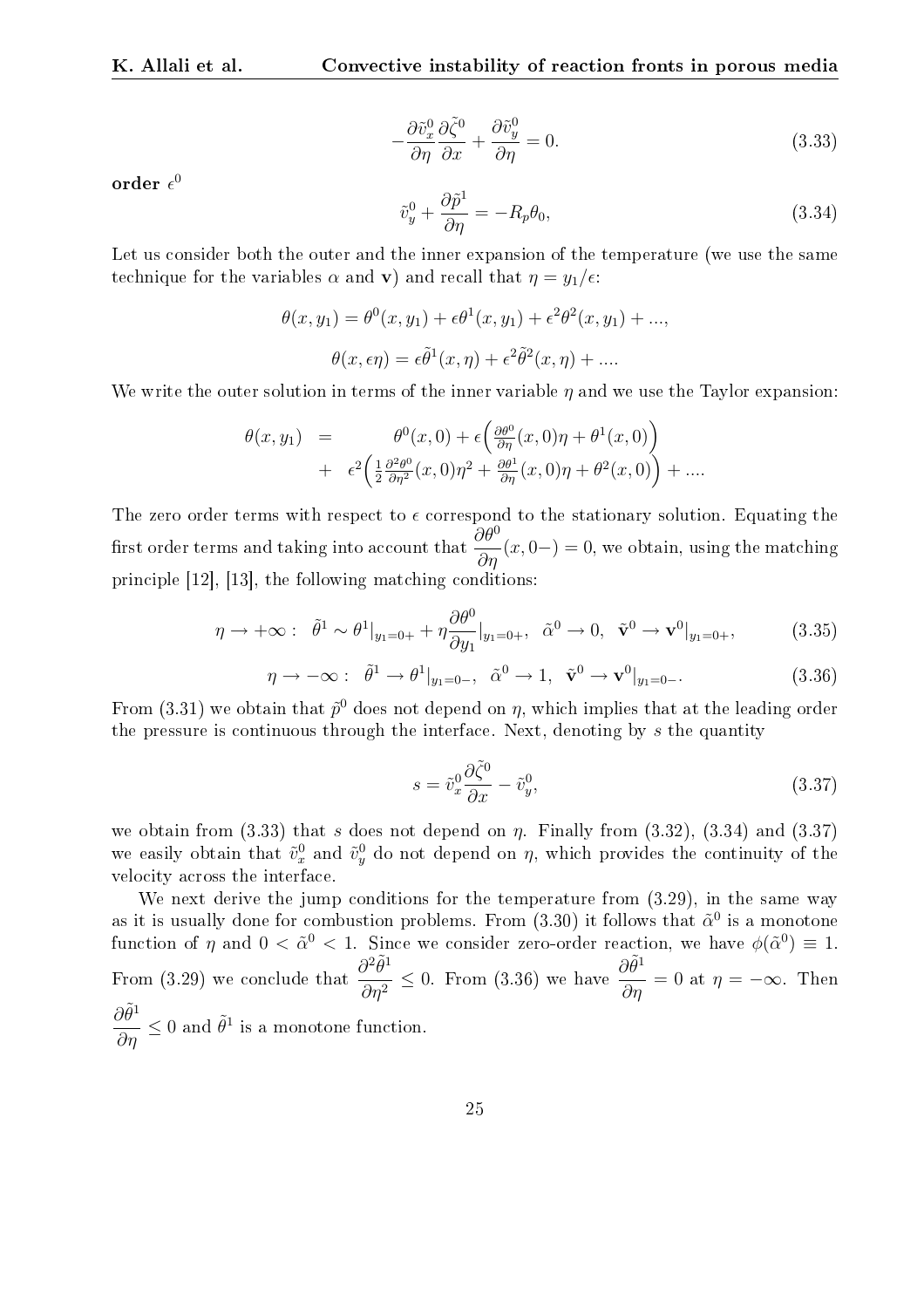We multiply (3.29) by  $\frac{\partial \tilde{\theta}^1}{\partial \theta}$  $rac{\partial \sigma}{\partial \eta}$  and integrate with respect to  $\eta$  from  $-\infty$  to  $+\infty$  taking into account (3.35), (3.36) ( $\tilde{\theta}^1$  changes from  $\theta^1|_{y_1=0}$  to  $-\infty$  when  $\eta$  changes from  $-\infty$  to  $+\infty$ ):

$$
\left(\frac{\partial \tilde{\theta}^1}{\partial \eta}\right)^2\Big|_{\eta = +\infty} - \left(\frac{\partial \tilde{\theta}^1}{\partial \eta}\right)^2\Big|_{\eta = -\infty} = \frac{2}{A} \int_{-\infty}^{\theta^1|_{y_1 = 0^-}} \exp\left(\frac{\tau}{1 + \delta\tau}\right) d\tau,\tag{3.38}
$$

where we have set

$$
A = 1 + \left(\frac{\partial \tilde{\zeta}^0}{\partial x}\right)^2.
$$
\n(3.39)

Next, adding (3.29) and (3.30) and integrating we obtain

$$
\frac{\partial \tilde{\theta}^1}{\partial \eta}\Big|_{\eta = +\infty} - \frac{\partial \tilde{\theta}^1}{\partial \eta}\Big|_{\eta = -\infty} = -\frac{1}{A} \Big(\frac{\partial \tilde{\zeta}^0}{\partial t} + s\Big). \tag{3.40}
$$

Truncating the outer expansion (3.27), we have  $\theta \approx \theta^0$ ,  $\zeta^0 \approx \zeta$ ,  $\mathbf{v} \approx \mathbf{v}^0$ . From the inner expansion (3.28) we obtain  $Z\theta \approx \tilde{\theta}^1$ , and from the matching condition (3.36),  $\tilde{\theta}^1|_{\eta=-\infty} \approx$  $\theta^1|_{y_1=0^-} \approx Z\theta|_{y_1=0^-}$ . Thus,

$$
\theta^0 \approx \theta, \ \theta^1|_{y_1=0-} \approx Z\theta|_{y_1=0}, \ \zeta^0 \approx \zeta, \ \mathbf{v} \approx \mathbf{v}^0,
$$
\n(3.41)

We finally obtain the jump conditions (with the change of variables  $\tau \to Z\tau$  under the integral)

$$
\left. \left(\frac{\partial \theta}{\partial y_1}\right)^2 \Big|_{y_1=0+} - \left(\frac{\partial \theta}{\partial y_1}\right)^2 \Big|_{y_1=0-} = 2Z \left(1 + \left(\frac{\partial \zeta}{\partial x}\right)^2\right)^{-1} \int_{-\infty}^{\theta|_{y_1=0}} \exp\left(\frac{\tau}{Z^{-1} + \delta\tau}\right) d\tau, \tag{3.42}
$$

$$
\frac{\partial \theta}{\partial y_1}\Big|_{y_1=0+} - \frac{\partial \theta}{\partial y_1}\Big|_{y_1=0-} = -\left(1 + \left(\frac{\partial \zeta}{\partial x}\right)^2\right)^{-1} \left(\frac{\partial \zeta}{\partial t} + \left(v_x \frac{\partial \zeta}{\partial x} - v_y\right)\Big|_{y_1=0}\right). \tag{3.43}
$$

### 4 Formulation of the interface problem

Here we present the complete formulation of the free boundary problem derived above. We have for  $y > \zeta$  (in the unreacted medium)

$$
\frac{\partial \theta}{\partial t} + \mathbf{v} \cdot \nabla \theta = \Delta \theta, \tag{4.44}
$$

$$
\alpha \equiv 0,\tag{4.45}
$$

$$
\mathbf{v} + \nabla p = R_p(\theta + \theta_0)\gamma,\tag{4.46}
$$

$$
\nabla \cdot \mathbf{v} = 0. \tag{4.47}
$$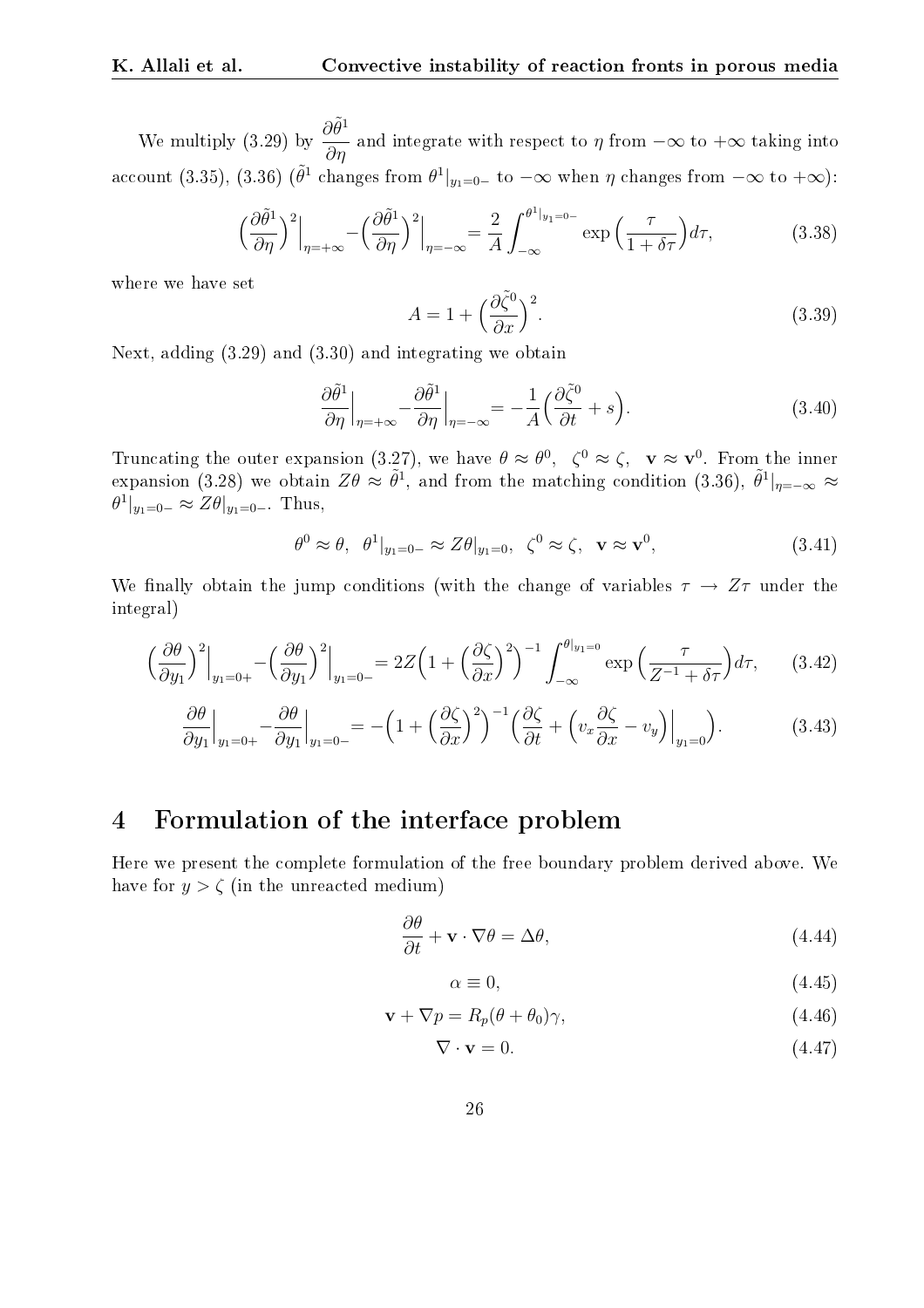The equations in the reacted medium  $(y < \zeta)$  have the form

$$
\frac{\partial \theta}{\partial t} + \mathbf{v} \cdot \nabla \theta = \Delta \theta, \tag{4.48}
$$

$$
\alpha \equiv 1,\tag{4.49}
$$

$$
\mathbf{v} + \nabla p = R_p(\theta + \theta_0)\gamma,\tag{4.50}
$$

$$
\nabla \cdot \mathbf{v} = 0. \tag{4.51}
$$

We finally complete this system by the following jump conditions at the interface  $y = \zeta$ :

$$
[\theta] = 0, \quad \left[\frac{\partial \theta}{\partial y}\right] = \frac{\frac{\partial \zeta}{\partial t}}{1 + \left(\frac{\partial \zeta}{\partial x}\right)^2},\tag{4.52}
$$

$$
\left[ \left( \frac{\partial \theta}{\partial y} \right)^2 \right] = -\frac{2Z}{1 + (\frac{\partial \zeta}{\partial x})^2} \int_{-\infty}^{\theta(t, x, \zeta)} \exp\left( \frac{s}{1/Z + \delta s} \right) ds, \tag{4.53}
$$

$$
[\mathbf{v}] = 0.\tag{4.54}
$$

Here [ ] denotes the jump at the interface,

 $[f] = f|_{\zeta=0} - f|_{\zeta=0}.$ 

The free boundary problem is completed by the conditions at infinity

$$
y \to +\infty, \ \theta = -1 \text{ and } \mathbf{v} = 0,
$$
\n(4.55)

$$
y \to -\infty, \ \theta = 0 \text{ and } \mathbf{v} = 0. \tag{4.56}
$$

# 5 Linear stability analysis and dispersion relation

#### 5.1 Linearization

The interface problem presented in the previous section has a travelling wave solution  $(\theta, \alpha, \mathbf{v}),$ 

$$
\theta(t, x, y) = \theta_s(y - ut), \quad \alpha(t, x, y) = \alpha_s(y - ut), \quad \mathbf{v} = 0, \quad \zeta = ut \tag{5.57}
$$

(in what follows we do not need the explicit expression for the pressure  $p$ ). Here

$$
\theta_s(y_1) = \begin{cases} 0 & \text{if } y_1 < 0\\ e^{-uy_1} - 1 & \text{if } y_1 > 0 \end{cases},
$$
\n(5.58)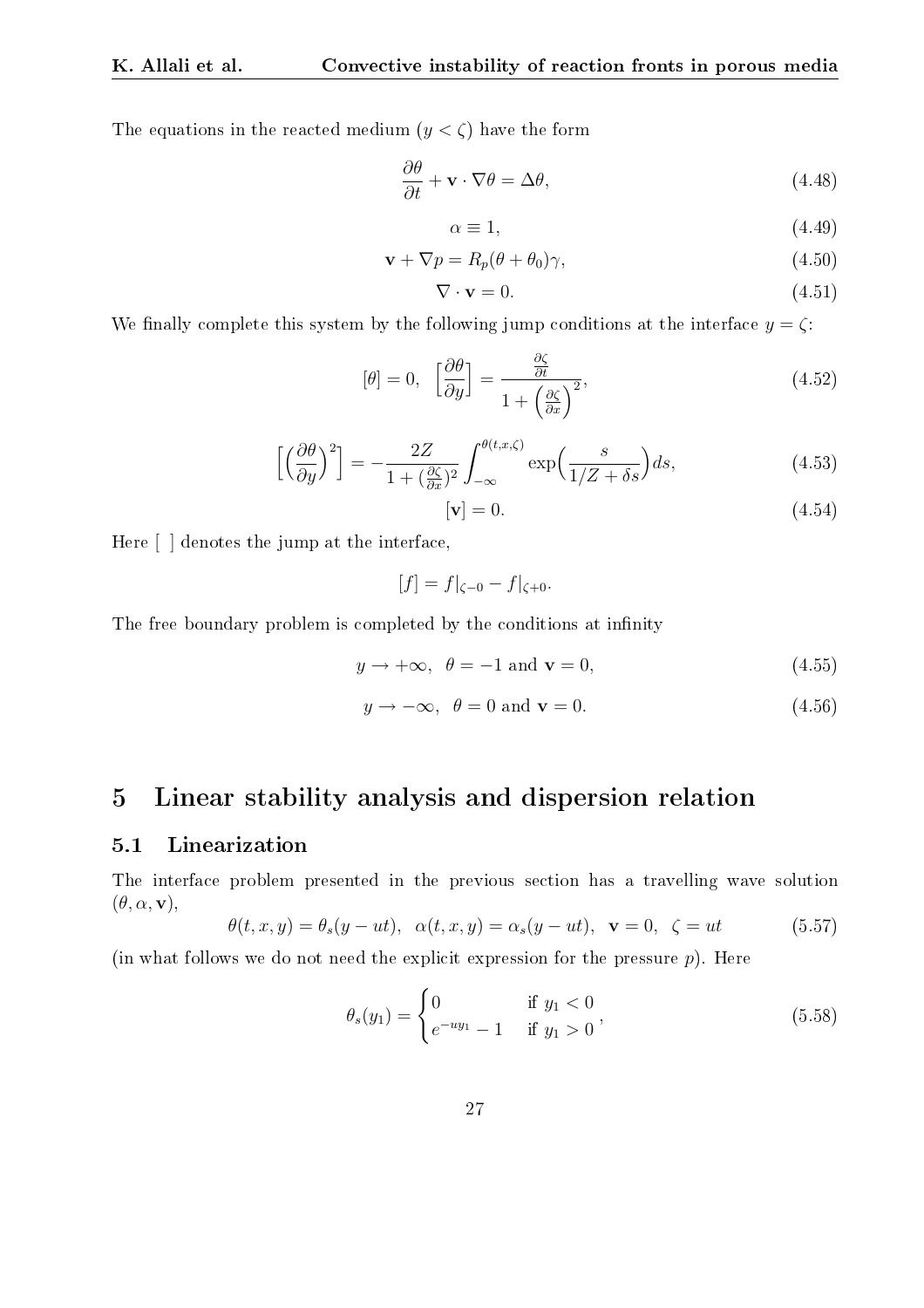$y_1 = y - ut$ , the number u stands for the wave speed. It can be found from the jump conditions,

$$
u^{2} = 2Z \int_{-\infty}^{0} \exp\left(\frac{\tau}{Z^{-1} + \delta\tau}\right) d\tau.
$$

We now introduce the moving coordinate frame,  $y_1 = y - ut$ . In these coordinates the travelling wave is a stationary solution of the problem

$$
\frac{\partial \theta}{\partial t} + u \frac{\partial \theta}{\partial y_1} + \mathbf{v} \cdot \nabla \theta = \Delta \theta, \tag{5.59}
$$

$$
\mathbf{v} + \nabla p = R_p(\theta + \theta_0)\gamma,\tag{5.60}
$$

$$
\nabla \cdot \mathbf{v} = 0,\tag{5.61}
$$

together with the jump conditions (4.52)-(4.54).

We next consider a small perturbation of this stationary solution. For that purpose we consider a perturbation of the reaction front, of the temperature and of the velocity:

$$
\zeta(t,x) = ut + \xi(t,x),\tag{5.62}
$$

$$
\theta(t, x, y) = \theta_s(y - ut) + \theta_j(z)e^{\omega t + ikx}, j = 1, 2,
$$
  

$$
v_y(t, x, y) = v_j(z)e^{\omega t + ikx},
$$
 (5.63)

where

$$
z = y - \zeta(t, x) = y - ut - \xi(t, x), \ \xi(t, x) = \epsilon_1 e^{\omega t + ikx}, \tag{5.64}
$$

 $j = 1$  corresponds to  $z < 0$  and  $j = 2$  to  $z > 0$ .

We linearize system  $(5.59)-(5.61)$  about the stationary solution and apply rot rot transformation to eliminate the pressure in the equation (5.5). We obtain the following system, for  $z < 0$ :

$$
\theta_1'' + u\theta_1' - (\omega + k^2)\theta_1 = 0,
$$
\n(5.65)

$$
v_1'' - k^2 v_1 = -R_p k^2 \theta_1; \tag{5.66}
$$

for  $z > 0$ :

$$
\theta_2'' + u\theta_2' - (\omega + k^2)\theta_2 + v_2 u e^{-uz} = 0,
$$
\n(5.67)

$$
v_2'' - k^2 v_2 = -R_p k^2 \theta_2.
$$
\n(5.68)

This system is completed with the linearized jump condition (4.52)-(4.54):

$$
\theta_2(0) - \theta_1(0) = u\epsilon_1,\tag{5.69}
$$

$$
\theta_2'(0) - \theta_1'(0) = -\epsilon_1(u^2 + \omega),\tag{5.70}
$$

$$
-u(u^{2}\epsilon_{1} + \theta'_{2}(0)) = Z\theta_{1}(0), \qquad (5.71)
$$

$$
v_1(0) = v_2(0) \text{ and } v'_1(0) = v'_2(0). \tag{5.72}
$$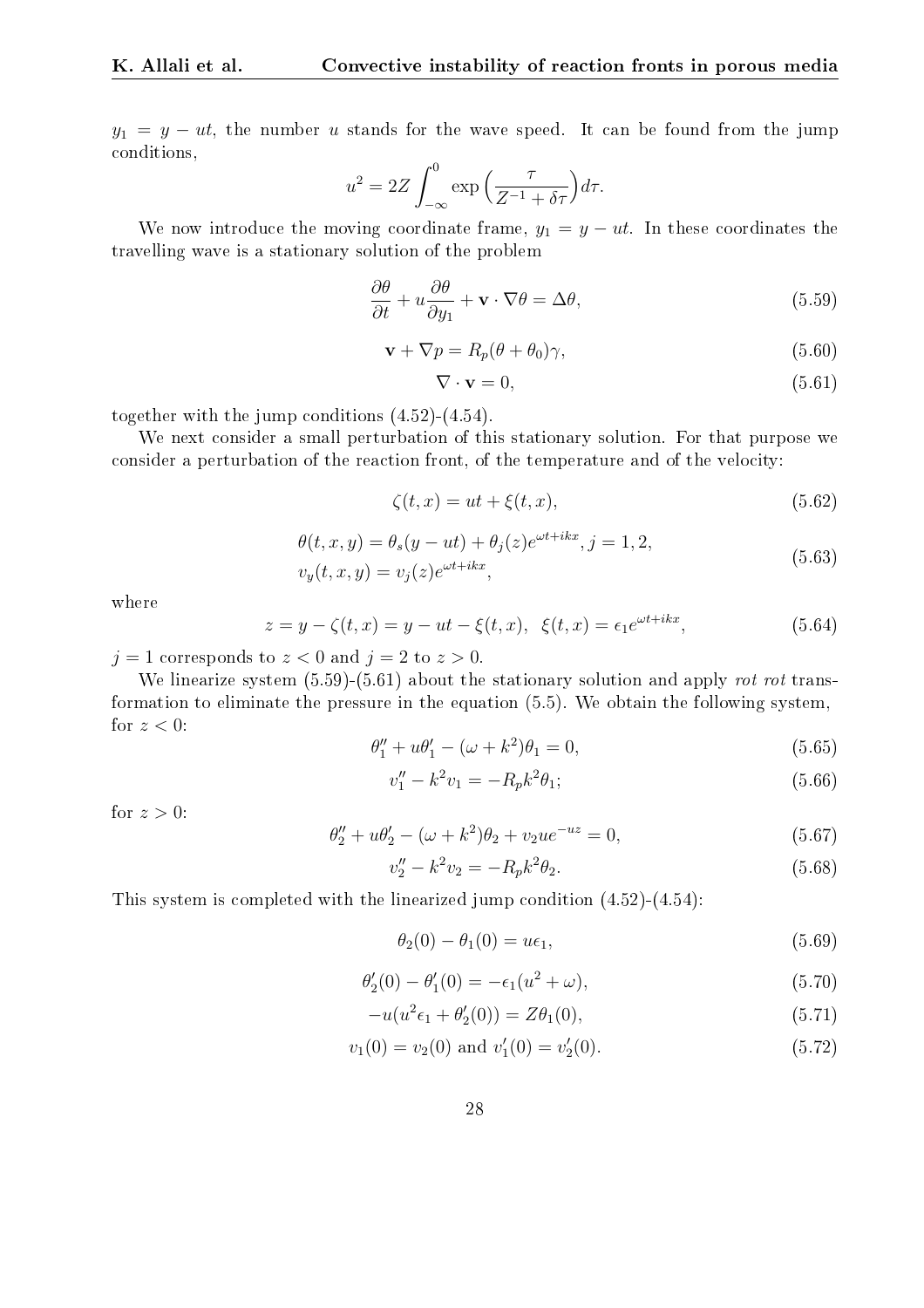#### 5.2 General solution

Introducing the linear differential operators:

$$
L_1\theta = \theta'' + u\theta' - (\omega + k^2)\theta
$$
,  $L_2v = v'' - k^2v$ ,

we re-write equations  $(5.65)$ - $(5.68)$  as:

$$
L_1 \theta_1 = 0, \quad L_2 v_1 = -R_p k^2 \theta_1,\tag{5.73}
$$

$$
L_1 \theta_2 = -u e^{-u z} v_2, \quad L_2 v_2 = -R_p k^2 \theta_2. \tag{5.74}
$$

Since the perturbations decay at infinity, so that  $v_i(\pm \infty) = 0$ ,  $\theta_i(\pm \infty) = 0$ ,  $i = 1, 2$ , then the general solutions of (5.73)-(5.74) have the form:

$$
v_1(z) = a_1 \frac{R_p k^2}{k^2 - \mu_1^2} \tilde{w}_1(z) + a_2 \tilde{w}_2(z), \ \ \theta_1(z) = a_1 \tilde{w}_1(z), \tag{5.75}
$$

$$
v_2(z) = b_1 w_1(z) + b_2 w_2(z), \ \ \theta_2(z) = b_1 s_1(z) + b_2 s_2(z), \tag{5.76}
$$

where  $b_1, b_2, a_1, a_2$  are arbitrary constants and the functions  $w_i, \tilde{w}_i, s_i$  for  $i = 1, 2$  have the form

$$
\tilde{w}_1(z) = e^{\mu_1 z}, \quad \tilde{w}_2(z) = e^{kz}, \quad w_i(z) = \sum_{j=1}^{\infty} a_{i,j} e^{\sigma_{i,j} z}, \quad s_i(z) = \sum_{j=1}^{\infty} c_{i,j} e^{\sigma_{i,j} z},
$$
\n
$$
(5.77)
$$

with

$$
\mu_1 = \frac{-u + \sqrt{u^2 + 4(\omega + k^2)}}{2},
$$
\n
$$
\sigma_{1,1} = \frac{-u - \sqrt{u^2 + 4(\omega + k^2)}}{2}, \quad \sigma_{2,1} = -k,
$$
\n
$$
\sigma_{i,j+1} = \sigma_{i,j} - u, \quad i = 1, 2, \quad j = 1, 2, \dots
$$
\n
$$
c_{1,1} = 1, \quad c_{2,1} = 0, \quad a_{2,1} = 1,
$$
\n
$$
a_{i,j} = \frac{R_p k^2 c_{i,j}}{k^2 - \sigma_{i,j}^2} \text{ for } (i, j) \neq (2, 1) \text{ and } i = 1, 2, \quad j = 1, 2, \dots
$$
\n
$$
c_{i,j+1} = \frac{-u a_{i,j}}{\sigma_{i,j+1}^2 + u \sigma_{i,j+1} - (\omega + k^2)} \quad i = 1, 2, \quad j = 1, 2, \dots
$$
\n(5.78)

We assume here that

$$
k^2 - \sigma_{i,j}^2 \neq 0
$$
, for  $i = 1, 2, j = 1, 2, ...,$  and  $k^2 - \mu_1^2 \neq 0$ ,

and

$$
\sigma_{i,j+1}^2 + u\sigma_{i,j+1} - (\omega + k^2) \neq 0
$$
, for  $i = 1, 2, j = 1, 2, ...$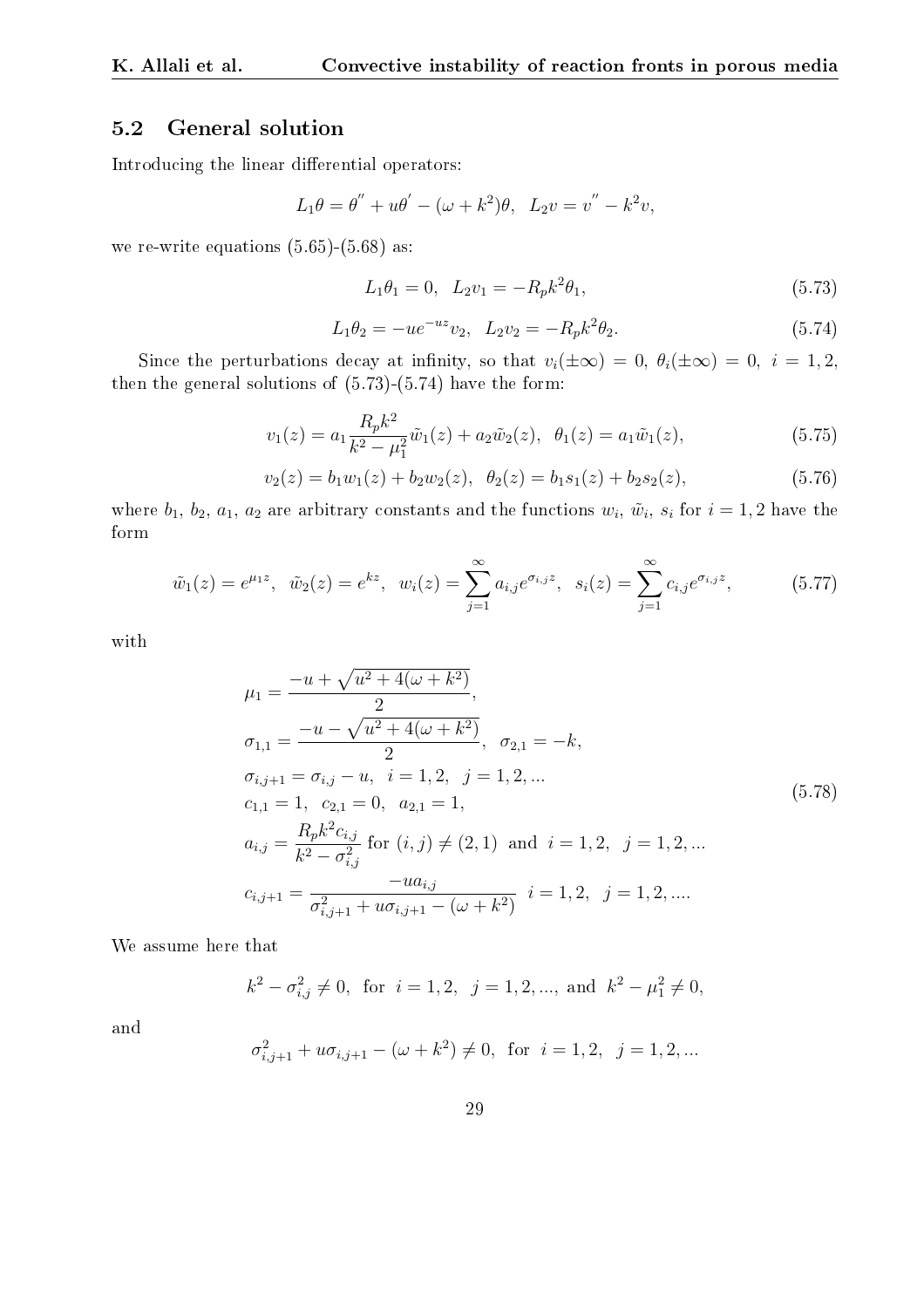It is easy to verify that the series (5.77) converge uniformly in z, and the solutions  $(w_i, s_i)$ ,  $i = 1, 2$  are linear independent if the numbers  $\sigma_{i1}$  are different.

We show now that the functions  $(w_i, s_i)$  satisfy (5.73)-(5.74). Indeed, we denote

$$
w_i^n(z) = \sum_{j=1}^n a_{i,j} e^{\sigma_{i,j} z}, \quad s_i^n(z) = \sum_{j=1}^n c_{i,j} e^{\sigma_{i,j} z}, \quad i = 1, 2.
$$

Substituting these partial sums into (5.73)-(5.74), we have

$$
L_1 s_i^n = -u e^{-u z} (w_i^n - a_{in} e^{\sigma_{in} z}), \quad L_2 w_i^n = -R_p k^2 s_i^n, \quad i = 1, 2.
$$

Passing to the limit as  $n \to \infty$  we obtain that (5.77) satisfies (5.73)-(5.74).

#### 5.3 Dispersion relation

The constants  $a_1$ ,  $a_2$ ,  $b_1$  and  $b_2$  should be found from the jump conditions (5.69)-(5.72). Simple computations lead us to the following linear system of equations

$$
\begin{cases}\n b_1 s_1(0) + b_2 s_2(0) - a_1 = u\epsilon_1, \\
b_1 s'_1(0) + b_2 s'_2(0) - a_1 \mu_1 = -\epsilon_1 (u^2 + \omega), \\
b_1 s'_1(0) + b_2 s'_2(0) + a_1 \frac{Z}{u} = -u^2 \epsilon_1, \\
b_1 w_1(0) + b_2 w_2(0) - a_1 \frac{R_p k^2}{k^2 - \mu_1^2} - a_2 = 0, \\
b_1 w'_1(0) + b_2 w'_2(0) - a_1 \frac{R_p k^2 \mu_1}{k^2 - \mu_1^2} - a_2 k = 0.\n\end{cases}
$$
\n(5.79)

The solvability condition of this linear system allows us to obtain the dispersion relation. More precisely, from the second and the third equations we obtain

$$
a_1 = \epsilon_1 \frac{u\omega}{Z + u\mu_1}.\tag{5.80}
$$

From the first and the second equations

$$
b_1 = \frac{(u\epsilon_1 + a_1)s_2'(0) - s_2(0)(a_1\mu_1 - \epsilon_1(u^2 + \omega))}{s_1(0)s_2'(0) - s_2(0)s_1'(0)},
$$
\n(5.81)

$$
b_2 = \frac{s_1(0)(a_1\mu_1 - \epsilon_1(u^2 + \omega)) - s'_1(0)(u\epsilon_1 + a_1)}{s_1(0)s'_2(0) - s_2(0)s'_1(0)},
$$
\n(5.82)

and from the fourth equation

$$
a_2 = b_1 w_1(0) + b_2 w_2(0) - a_1 \frac{R_p k^2}{k^2 - \mu_1^2}.
$$
\n(5.83)

Finally, the fifth equation provides the dispersion relation  $\sigma(R_p, k, \omega, u, Z) = 0$  as a compatibly relation which ensures that the system has a nonzero solution.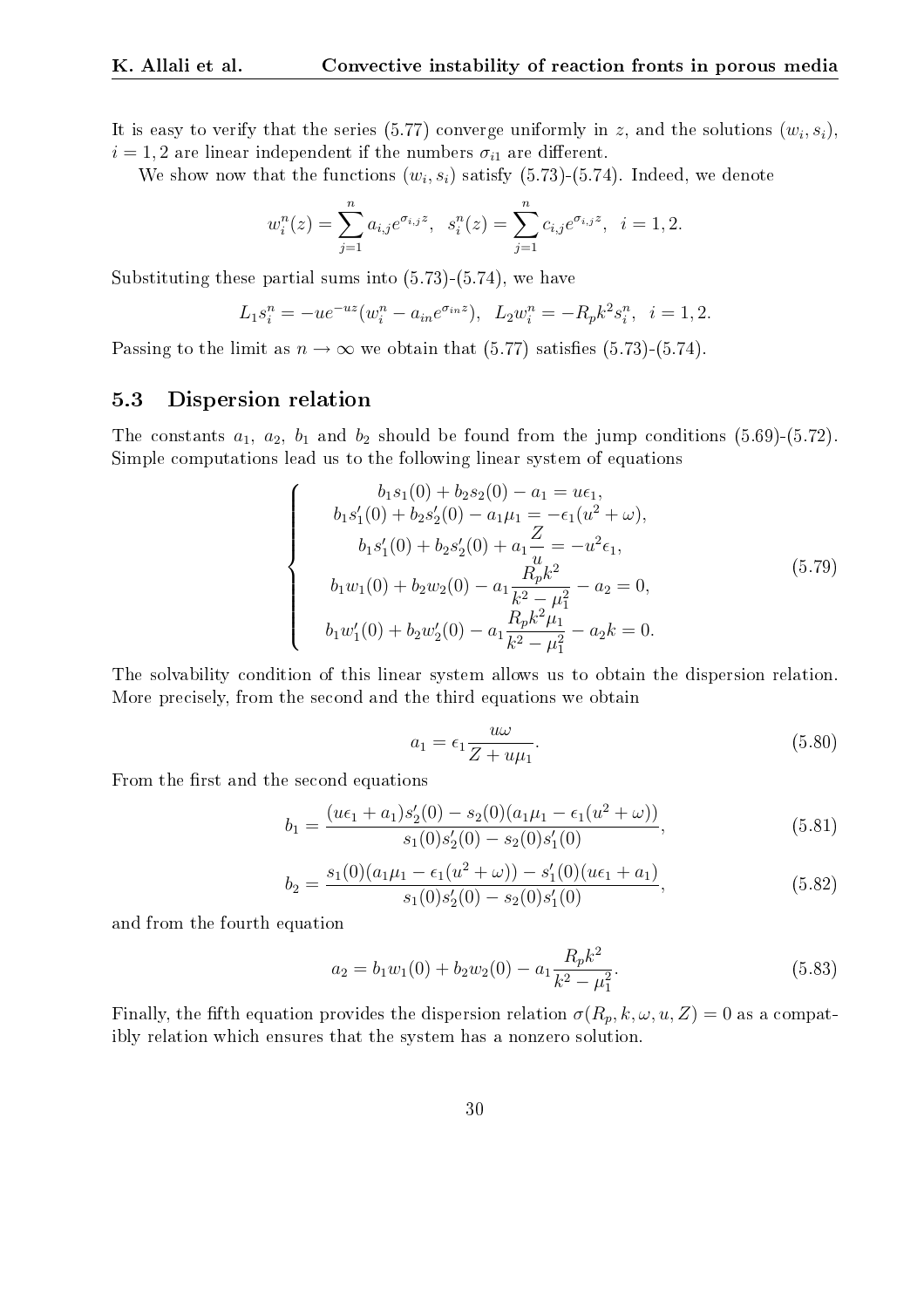### 6 Stability conditions

The dispersion relation allows the determination of eigenvalues of the linearized problem. If an eigenvalue  $\omega$  lies on the imaginary axis and all other eigenvalues have negative real parts, then the dispersion relation determines the stability boundary. It is the cellular stability boundary if  $\omega = 0$ , and the oscillatory stability boundary if  $\omega = i\phi$  for  $\phi \neq 0$ . In the following subsections, we present the results corresponding to these two cases. The dispersion relation will be solved numerically. The series in  $(5.77)$  will be replaced by finite sums with a sufficiently large number of terms in such a way that the results would be independent of the truncation.

#### 6.1 Cellular stability boundary

To find the cellular stability boundary, we put  $\omega = 0$  in system (5.23). We fix u and find  $R_p$  as a function of  $k$  from the dispersion relation. We remark that the cellular instability boundary does not depend on Z. Indeed all coefficients of Z in the dispersion relation vanish. Fig. 1 shows the critical Rayleigh number as function of the wavenumber  $k$ . The curve separates the stability and instability regions, that is the front is stable when  $R_p < R_{p_{cr}}$  and unstable when  $R_p$  is greater than its critical value. We note that for  $R_p < 0$ , which corresponds to descending front [6], the front is always stable.



Fig. 1: Cellular stability boundary for u= $\sqrt{2}$ .

The eigenfunction corresponding to the zero eigenvalue at the stability boundary has the components that correspond to the temperature and to the stream function. The latter shows the convective pattern when the front loses its stability. Fig. 2 shows the level lines of the stream function for the values  $R_p = 30, u = \sqrt{2}, k = 3.14$  and  $k = 1.57$ , respectively (in the instability region). One or two vortex structure can emerge.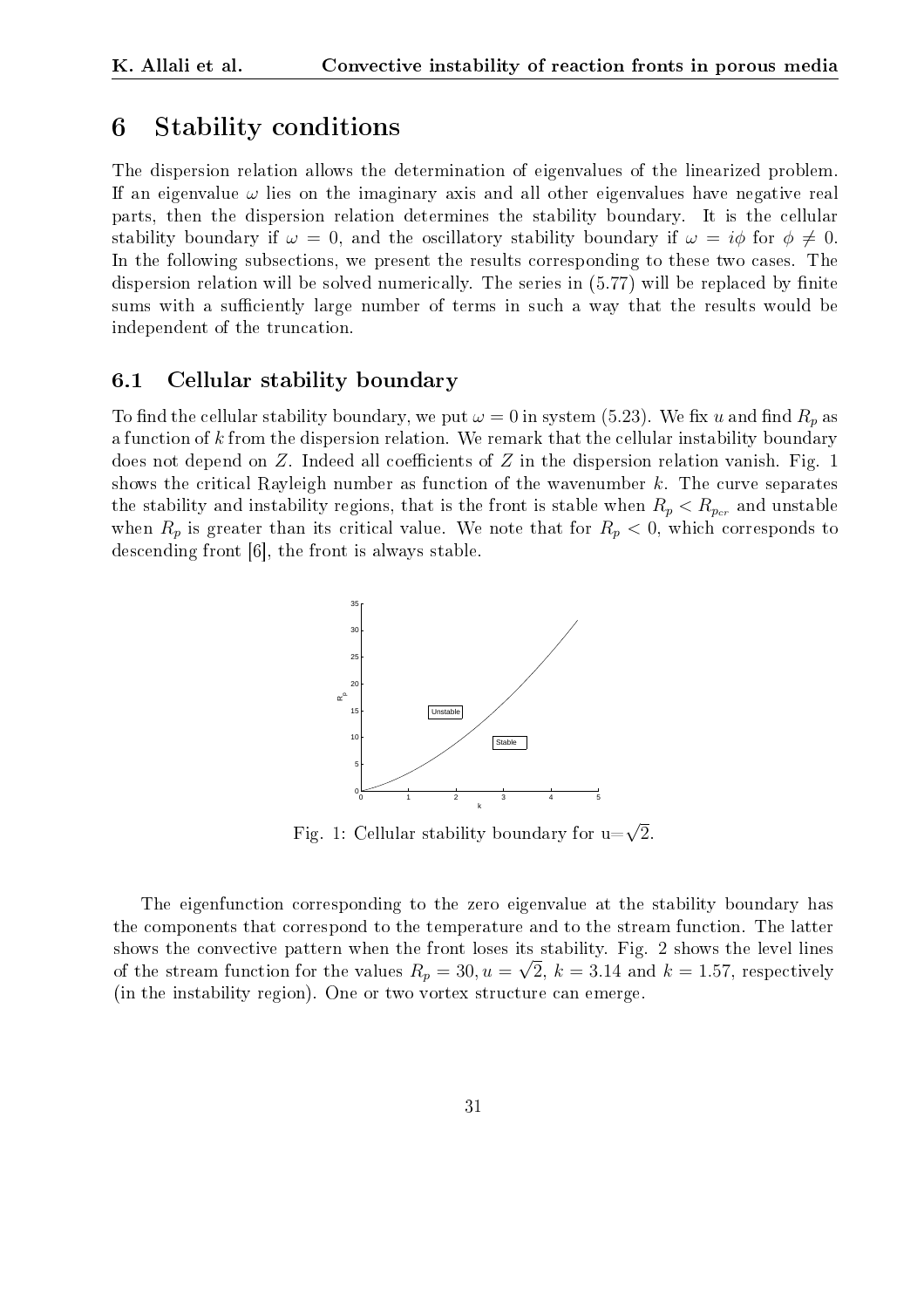

Fig. 2: Level lines for  $R_p = 30, k = 3.14, u =$  $\overline{2}$  (left) and for  $R_p = 30, k = 1.57, u =$ 2 (right).

When we increase the velocity  $u$  of the stationary front, it becomes less stable (Fig. 3). There are two opposite phenomena related to the front speed. On the one hand, the temperature gradient near the front increases and promotes the convective instability  $(T(x) \sim exp(-ux))$ . On the other hand, if the front speed increases, it makes more difficult for the perturbation to develop. It appears that the influence of the former on the front stability is more essential.



Fig. 3: Influence of u on the cellular stability boundary

#### 6.2 Oscillatory stability boundary

To find the oscillatory stability boundary, we substitute  $\omega = i\phi$ ,  $\phi \neq 0$  and  $w_i$ ,  $s_i$ ,  $i = 1, 2$  given by (5.19) into (5.23). From the dispersion relation, we obtain a complex valued equation. Separating its real and imaginary parts, we obtain two real valued equations. We find from them the unknown frequency  $\phi$  and the values of the parameters which give the stability boundary. We finally note that the dispersion relation is very complicated and should be analyzed numerically.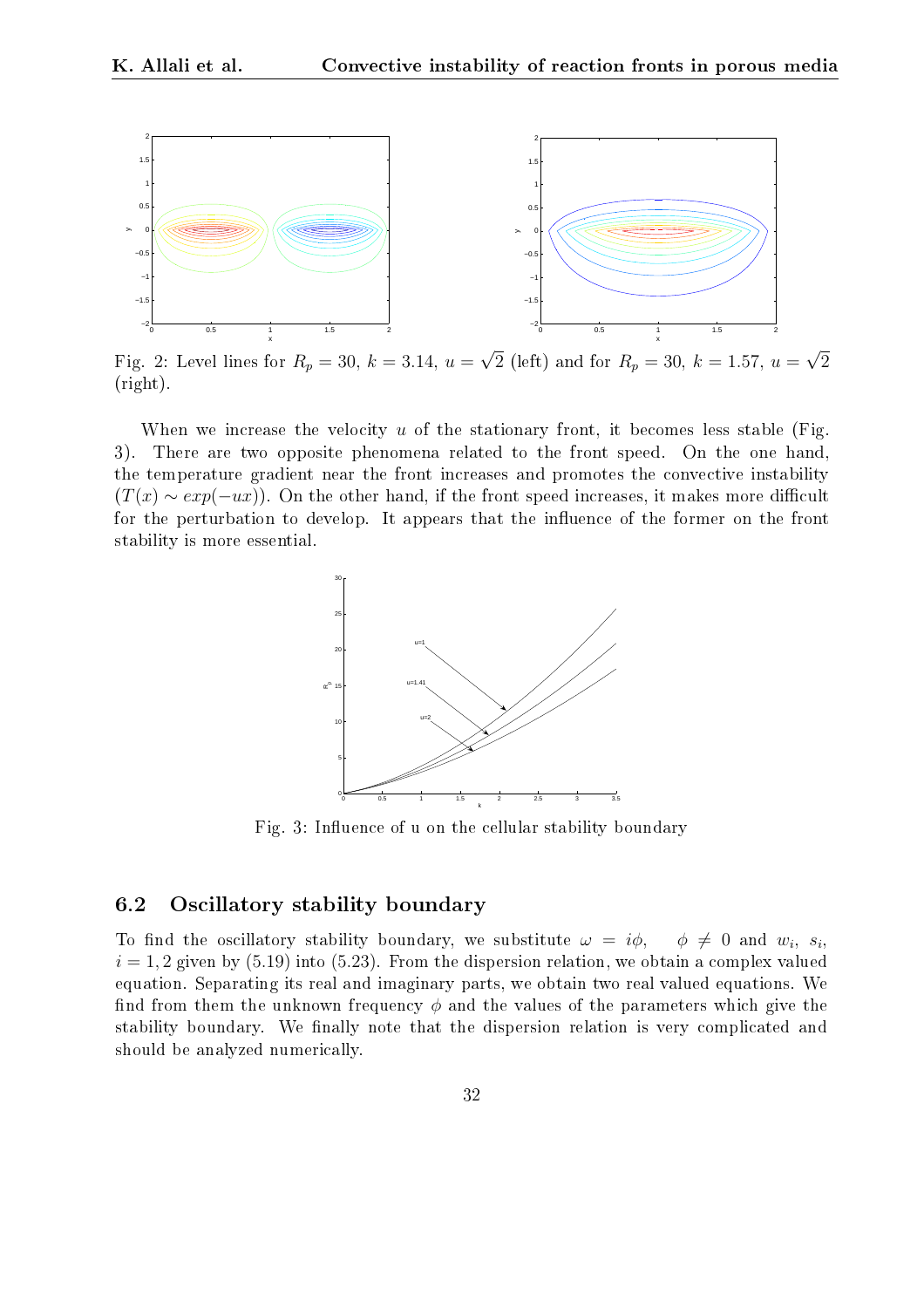Fig. 4 shows the critical values of the Zeldovich number as a function of the wavenumber for different values of the Rayleigh number. First, we can observe that when  $k$  approaches zero the Zeldovich number tends to 8, the same value as in the case without hydrodynamics [6, 7]. It is known for condensed phase combustion [10] that the minimum of the neutral stability curve is reached for a positive value of k (Fig 4,  $R_p = 0$ ). This peculiarity of the problem results in appearance of spinning modes and other multi-dimensional regimes. It is interesting to note how convection influences the behavior of the stability boundary. For positive  $R_p$  (upwards propagating front) and for sufficiently large k the stability boundary moves down, that is the front is less stable. For smaller values of  $k$  the behavior of the stability boundary becomes quite different. It has a sharp maximum for  $k \approx 0.5$ . For negative  $R_p$  (downwards propagating front) the front becomes more stable for large k and the minimum of the neutral stability curve moves to the left.



Fig. 4: Oscillatory stability boundary for  $u =$ 2

The structure of the vortices in the case of the oscillatory instability is shown in Fig. 5. It is different compared with the cellular instability. We recall that in this case the front moves upwards and at the same time there are hot spots that move along the front. This is the reason why the vortices also move along the front and have this specific form. The speed of their horizontal motion is determined by the frequency of oscillations  $\phi$ . For larger  $\phi$  this speed increases and the vortices have more pronounced asymmetric form. For smaller  $\phi$  they are almost symmetric.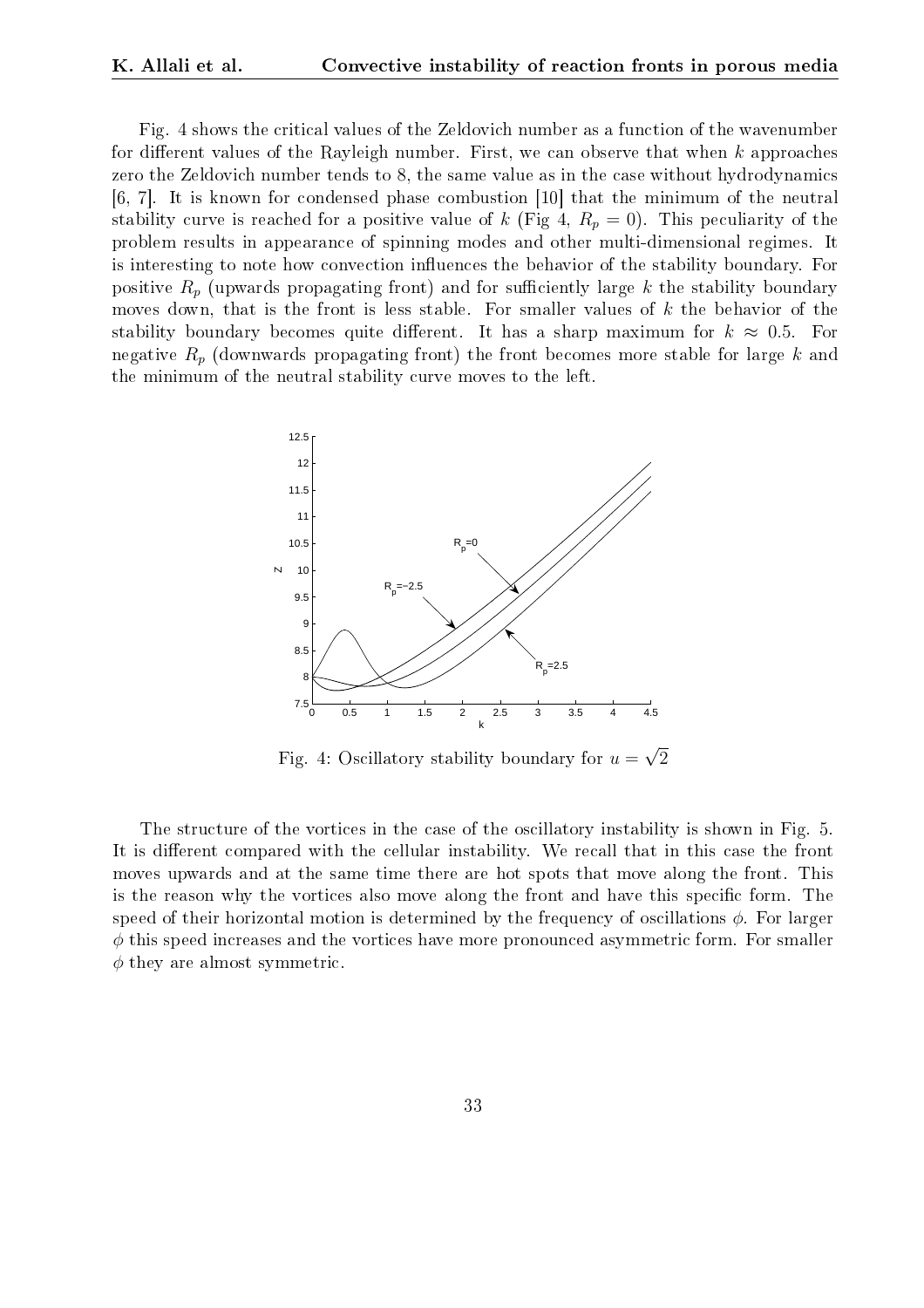

Fig. 5: Level lines when  $k = 3.14, u =$ 2 for  $R_p = 10, Z = 8.43, \phi = 10.74$  (left) and for  $R_p = 17.66, Z = 7.43, \phi = 0.38 \text{ (right)}.$ 

The stability and the instability regions in the  $(R_p, Z)$ -plane are shown in Fig. 6 for the case of a bounded width which corresponds to the wavenumber  $k = \pi$ . The cellular stability boundary is given by the vertical line, it does not depend on the Zeldovich number. It corresponds to the zero eigenvalue of the linearized problem. The oscillatory instability boundary, where the corresponding eigenvalue is pure imaginary, decreases with the increase of the Rayleigh number  $R_p$ . When it approaches to the cellular instability boundary, the frequency of oscillations tends to zero (cf. Fig. 5, right).



Fig. 6: Stability domain for  $k = 3.14$  and  $u =$ 2.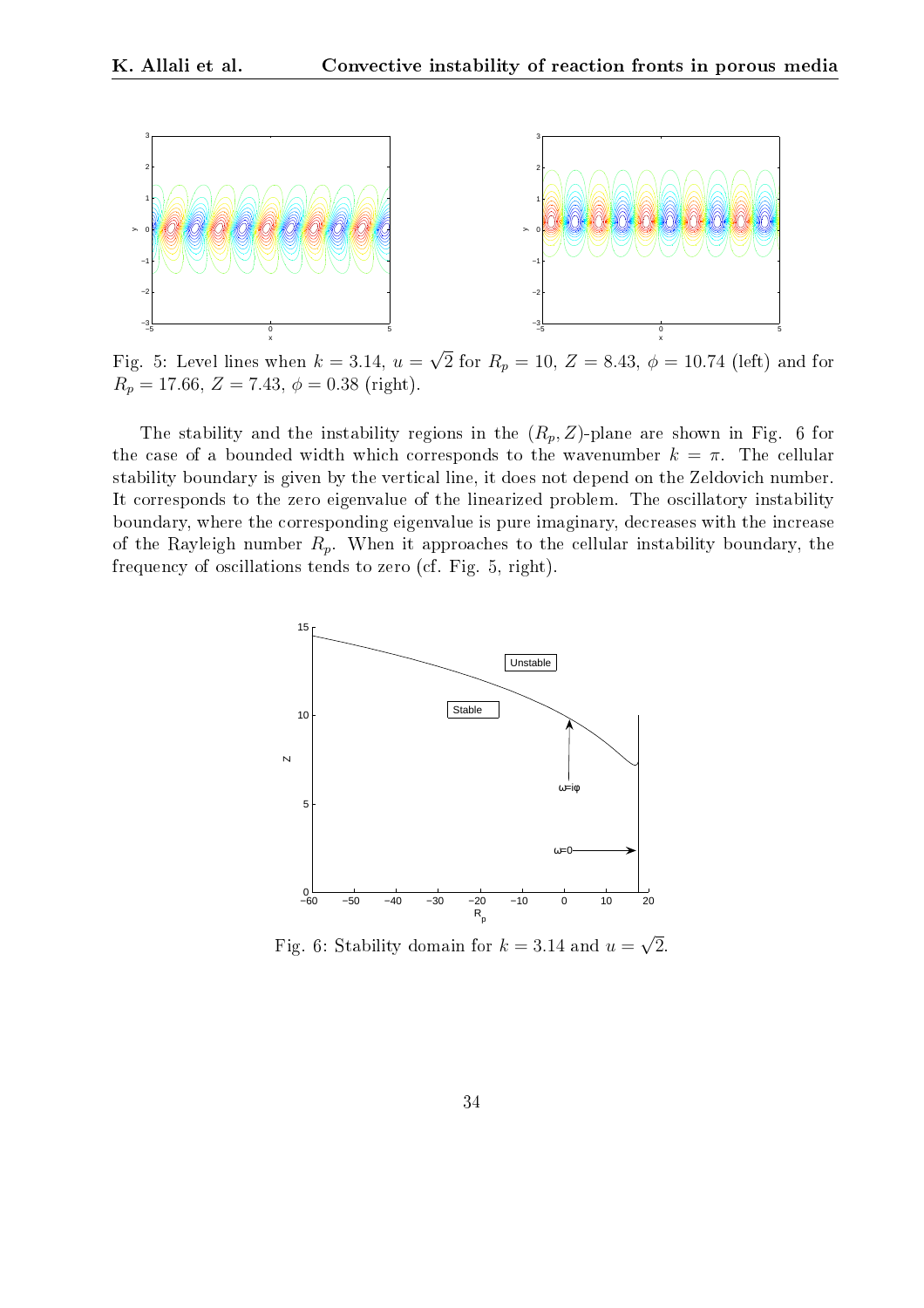### 7 Direct numerical simulations

This section is devoted to numerical simulations of problem  $(2.12)-(2.18)$  with the first order reaction. In the case of large activation energies  $E$ ,  $\delta$  in (2.16) is a small parameter. We replace it by zero. The model becomes

$$
\frac{\partial \theta}{\partial t} + \mathbf{v} \cdot \nabla \theta = \Delta \theta + W_Z(\theta) \phi(\alpha), \qquad (7.84)
$$

$$
\frac{\partial \alpha}{\partial t} + \mathbf{v} \cdot \nabla \alpha = \Lambda \Delta \alpha + W_Z(\theta) \phi(\alpha),\tag{7.85}
$$

$$
\mathbf{v} + \nabla p = R_p(\theta + \theta_0)\gamma \tag{7.86}
$$

$$
\nabla \cdot \mathbf{v} = 0,\tag{7.87}
$$

with

$$
W_Z(\theta) = Z^2 e^{Z\theta}, \quad \phi(\alpha) = 1 - \alpha,
$$
\n
$$
\Rightarrow +\infty, \quad \theta = -1, \quad \alpha = 0 \text{ and } \mathbf{v} = 0
$$
\n(7.88)

$$
y \rightarrow +\infty
$$
,  $v = -1$ ,  $\alpha = 0$  and  $\mathbf{v} = 0$ ,  
 $y \rightarrow -\infty$ ,  $\theta = 0$ ,  $\alpha = 1$  and  $\mathbf{v} = 0$ .

This system of equations is studied numerically in a finite strip  $\Omega = (0, L_x) \times (0, L_y)$  with homogeneous Neumann conditions at the boundary. The initial condition is chosen to be close to the one-dimensional traveling wave solution without convection. We will study the appearance of convective reaction fronts and will find the critical Rayleigh numbers.

Numerical computations are fullled using the stream function associated to the velocity. Due to incompressibility of the medium we can introduce the stream function  $\psi$  defined by

$$
\mathbf{v} = (v_x, v_y) = \left(\frac{\partial \psi}{\partial y}, -\frac{\partial \psi}{\partial x}\right).
$$
 (7.89)

Function  $\psi$  is then uniquely chosen by the condition

$$
\psi = 0 \quad \text{on } \Omega. \tag{7.90}
$$

Therefore instead of system  $(7.1)-(7.4)$  we have system  $(7.1),(7.2)$  completed by the equation

$$
\Delta \psi = R_p \frac{\partial \theta}{\partial x},\tag{7.91}
$$

together with (7.6), boundary condition (7.7) and the homogeneous Neumann boundary condition for  $\theta$  and  $\alpha$ .

We use a semi-implicit finite difference approximation and an alternating direction method. The basic set of parameters is  $Z = 8$ ,  $\Lambda = 0.1$  ( $\Lambda$  is the inverse of Lewis number),  $L_x = 2, L_y = 35$ . The initial condition is

$$
T(0, x, y) = T_0(y), \alpha(0, x, y) = \alpha_0(y), \psi(0, x, y) = 0,
$$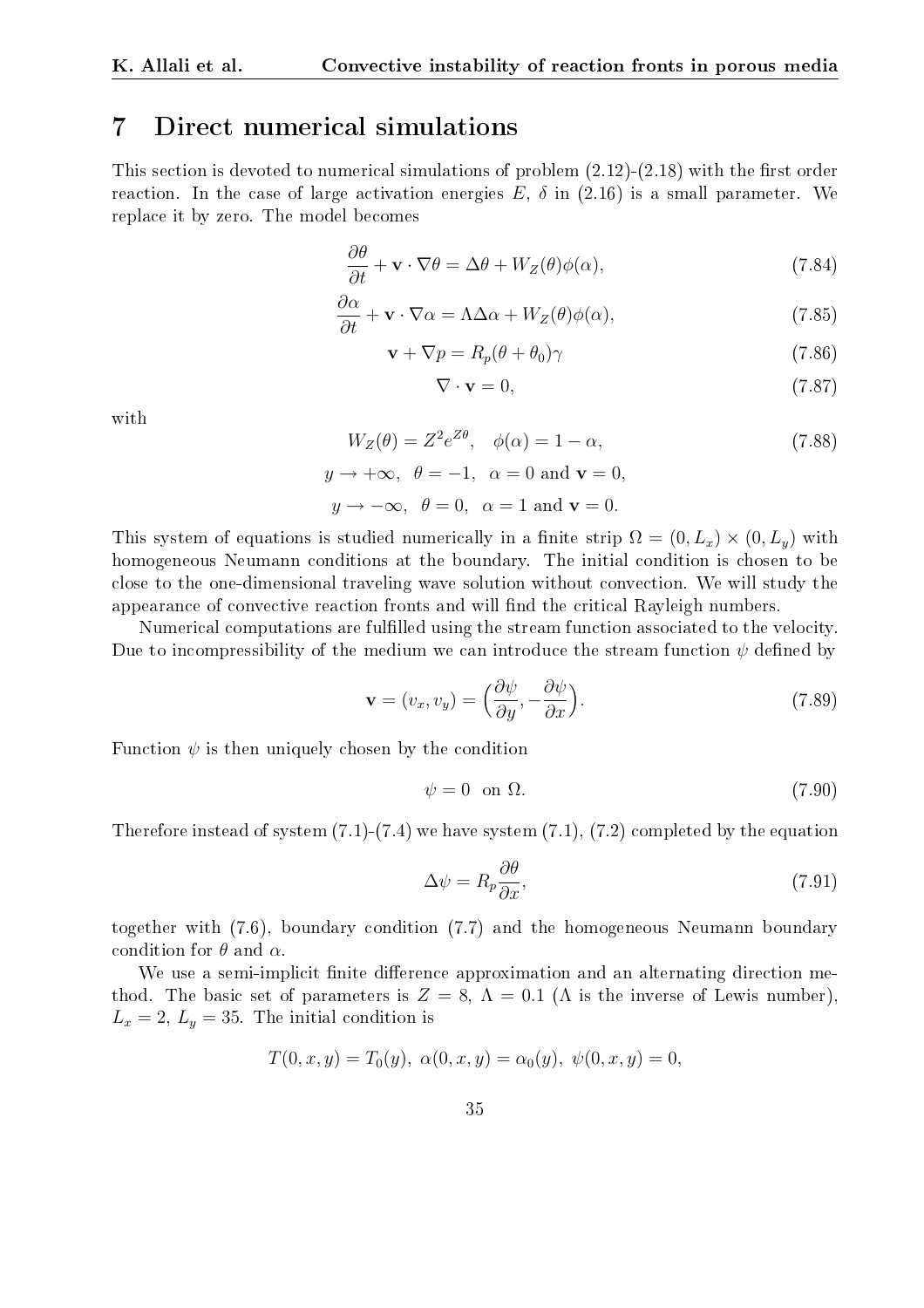where the functions  $T_0$  and  $\alpha_0$  are some step functions. We note that for small values of the Rayleigh number the convective regime develops slowly. As a consequence, the vortex can reach the top of the reactor without being completely developed. In this case the solution is shifted downwards and taken as a new initial condition. This procedure is repeated while the solution reaches a steady state regime.

We start the computations with a sufficiently large Rayleigh number with respect to its value at the stability boundary ( $R_{p_{cr}} = 26$ ). Fig. 7 shows the level lines and the amplitude of the stream function (along a vertical section of the reactor) for  $R_p = 150$ . For this value of the Rayleigh number, a convective regime rapidly appears and stabilizes as a travelling wave. We can also notice that the stream function is not symmetric with respect to the vertical middle line of the reactor. The appearance of a nonsymmetric regime can be related to a secondary bifurcation. For smaller values of the Rayleigh number it is symmetric (Fig. 8).



Fig. 7: Level lines (left) and amplitude (right) of the stream function for  $R_p = 150$ .

Figures 8 and 9 show the stream function and the temperature for  $R_p = 30$  and for the stationary propagating front. It is interesting to note that because of the convection the temperature distribution is not symmetric with respect to the vertical middle line of the reactor and it is not monotone with respect to y.



Fig. 8: Level lines (left) and amplitude (right) of the stream function for  $R_p = 30$ .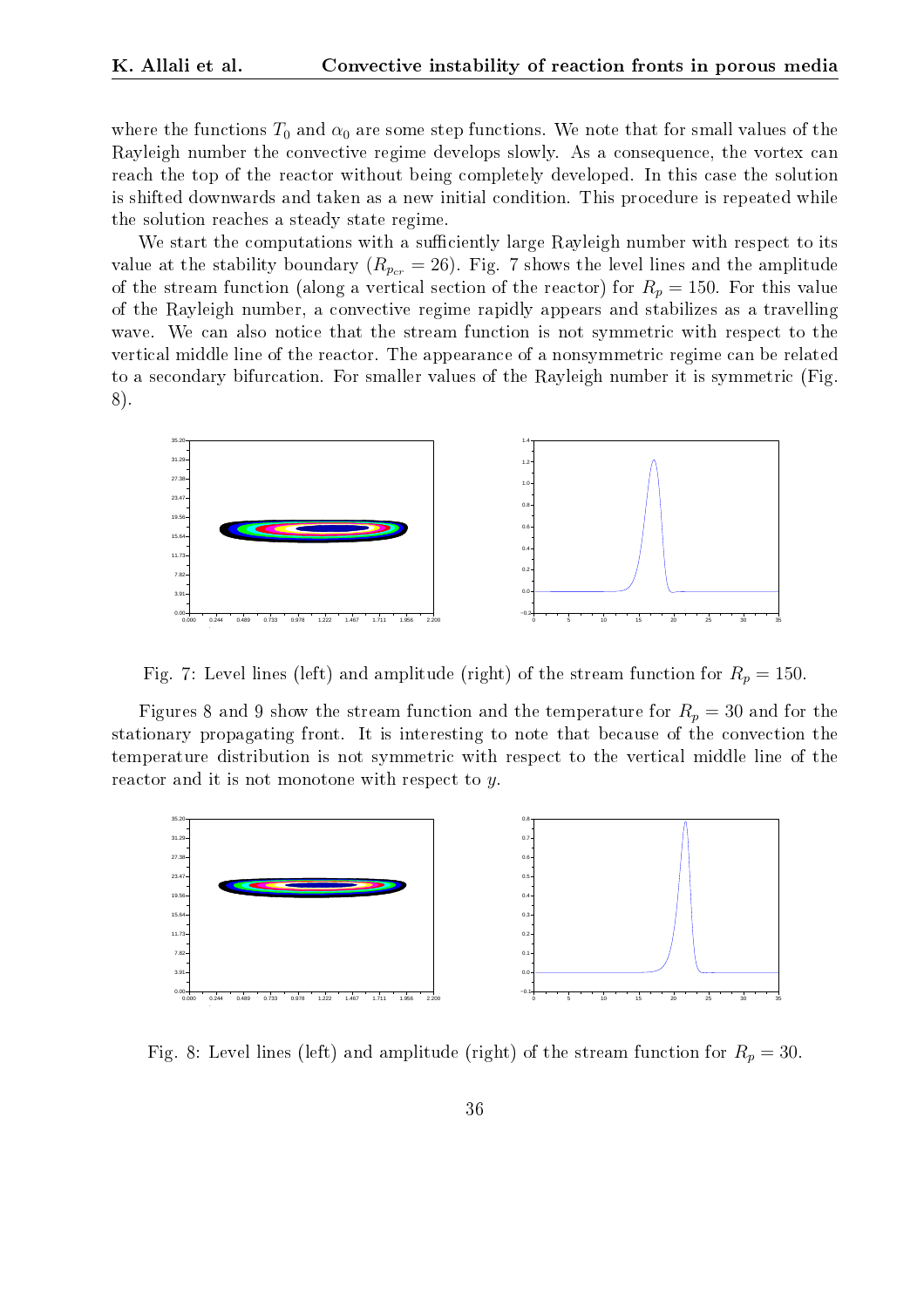

Fig. 9: Temperature distribution for  $R_p = 30$ .

If we change the value  $L_x = 2$  to  $L_x = 4$  with the same values of other parameters, we obtain the critical value  $R_{p_{cr}} = 12$  of the Rayleigh number. The numerical simulations of the complete model are in agreement with the results of the linear stability analysis. In particular,  $L_x = 2$  (resp.  $L_x = 4$ ) corresponds to the wavenumber  $k = \pi$  (resp.  $k = \frac{\pi}{2}$ )  $\frac{\pi}{2}$  ) and the dispersion relation provides the critical value of the Rayleigh number about  $R_{p_{cr}} = 20$ (resp.  $R_{p_{cr}} = 8$ ). It is  $R_{p_{cr}} = 26$  (resp.  $R_{p_{cr}} = 12$ ) in the direct numerical simulations.

This correspondence is even better for larger values of the Zeldovich number. In fact, the critical value of the Rayleigh number found numerically converges to its value given by the linear stability analysis when Z increases (see Table 1).

| $\mathbf{r}$<br>cr |  |  |
|--------------------|--|--|

Table 1: Critical values of the Rayleigh number for various values of the Zeldovich number,  $L_x = 2$ .

### 8 Discussion

In this work we study stability of reaction fronts in a porous medium. Natural convection can appear because of a nonhomogeneous temperature distribution and can result in a convective instability of the front. It can also influence the conditions of thermal instability.

For ascending fronts, because of the temperature gradient in front of the reaction zone, the exothermic chemical reaction can cause convective instability. It is similar to some extent to the classical Rayleigh-Benard problem of convection in a layer of a liquid heated from below. The condition of the cellular instability is independent of the Zeldovich number.

If the liquid is heated from above then it is known that the cellular instability does not occur. It is the same for downwards propagating fronts in a porous medium but it can be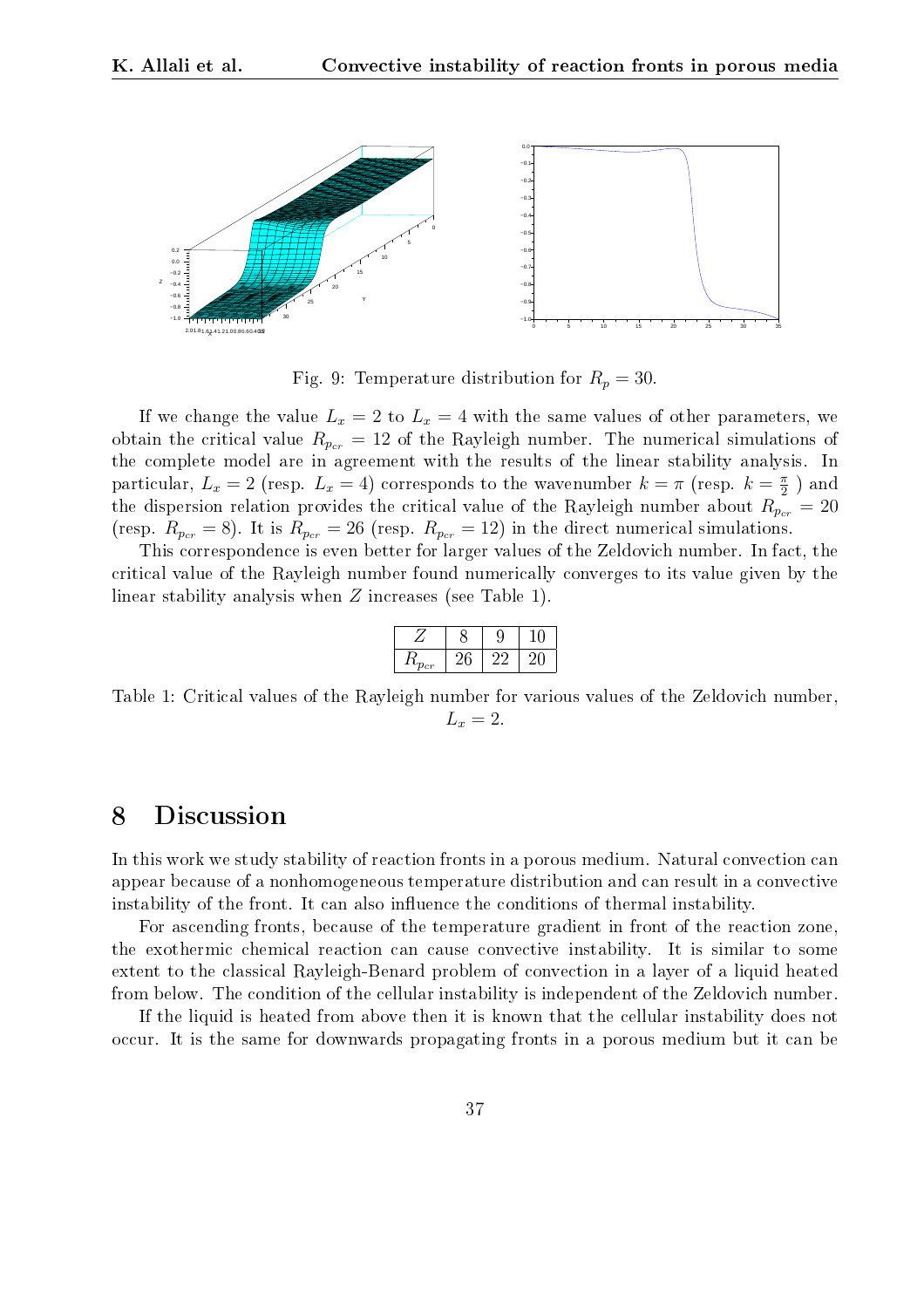different for reaction fronts in a liquid phase where convective instability can occur even for descending fronts [6].

The results of the linear stability analysis show that the front becomes less stable when its velocity increases. It can be explained by the dependence of the temperature distribution on the velocity,  $T(x) \sim exp(-ux)$ .

The oscillatory instability boundary corresponds to the case where a pair of complex conjugate eigenvalues with nonzero imaginary parts intersects the imaginary axis. The conditions of the thermal instability are influenced by convection. The front propagating upwards appears to be more stable with respect to multidimensional perturbations with small wavenumbers than in the pure combustion problem. The front propagating downwards appears to be less stable.

For perturbations with large wavenumbers, the situation is the opposite. The front propagating upwards appears to be less stable than in the problem without convection. The front propagating downwards is more stable. The influence of convection on the thermal instability for reaction fronts in a porous medium is similar to that for reaction fronts in a liquid phase [6].

### References

- [1] Aldushin A.P. and Merzhanov A.G. Filtration combustion of metals. In Matros Yu. Sh. (Ed.), Propagation of thermal waves in heterogeneous media. Nauka, Novosibirsk, 1988, 9-52.
- [2] Aldushin A.P. *Theory of filtration*. In Matros Yu. Sh. (Ed.), Propagation of thermal waves in heterogeneous media. Nauka, Novosibirsk, 1988, 52-71.
- [3] Brailovsky I. and Sivashinsky G. On progation limits in porous media combustion, Combust. Theor. Modelling 6, (2002) 595-605.
- [4] De Wit A. Fingering of chemical fronts in porous media, Phys. Rev. Lett. 87, (2001) 054502.
- [5] De Wit A., Kalliadasis S. and Yang J. Fingering instabilities of exothermic reactiondiffusion fronts in porous media, Physics of fluids vol. 16 n. 5,  $(2004)$  1395-1409.
- [6] Garbey M., Taik A. and Volpert V. Influence of natural convection on stability of reaction fronts in liquids, Quart. Appl. Math. 53, (1998) 1-35.
- [7] Garbey M., Taik A. and Volpert V. Linear stability analysis of reaction fronts in liquids. Quart. Appl. Math. 54 (1996), No. 2, 225–247.
- [8] Landau L.D. The theory of slow combustion. J.Exper. Theor. Physics, (1944), v.14, p. 240